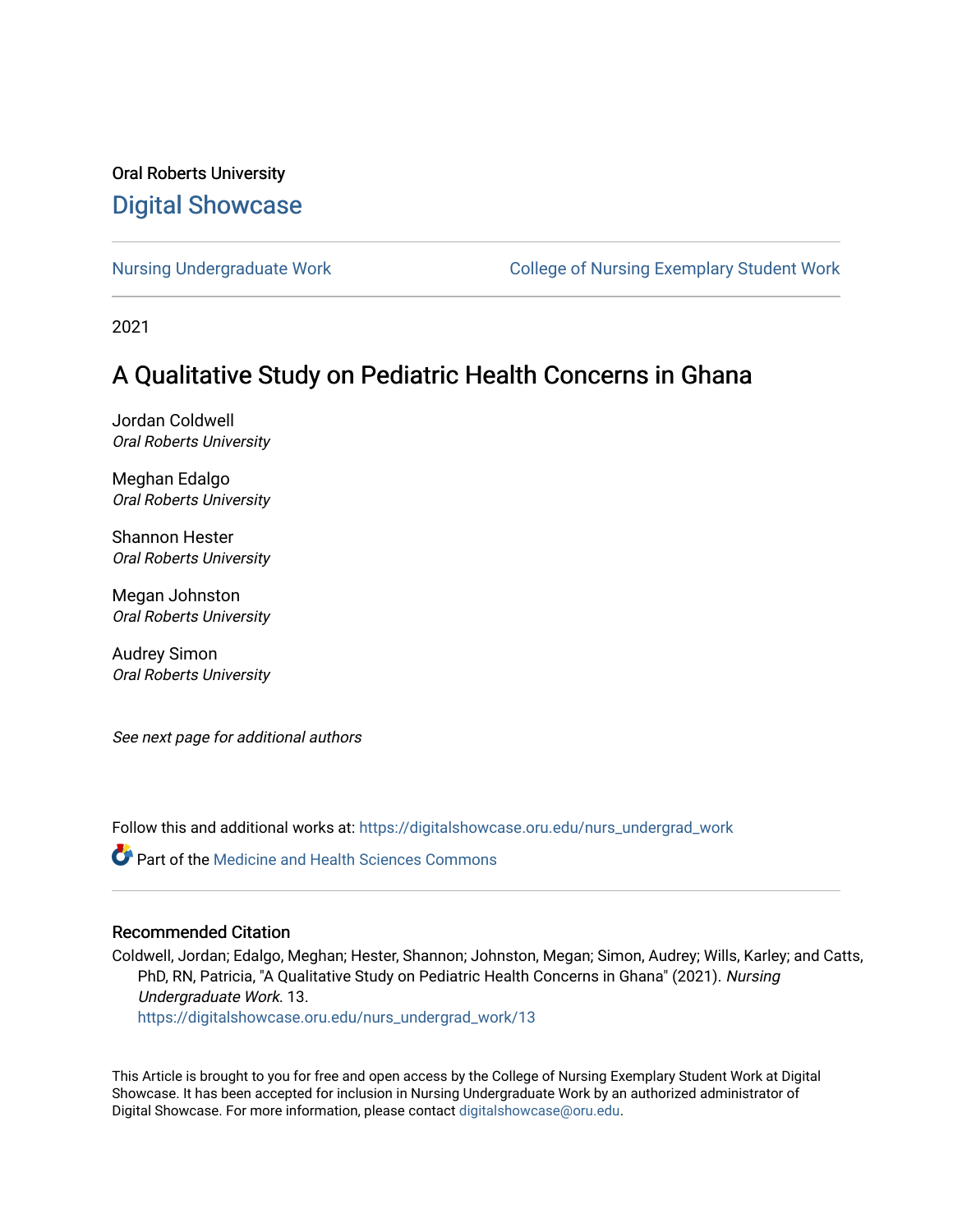## Authors

Jordan Coldwell; Meghan Edalgo; Shannon Hester; Megan Johnston; Audrey Simon; Karley Wills; and Patricia Catts, PhD, RN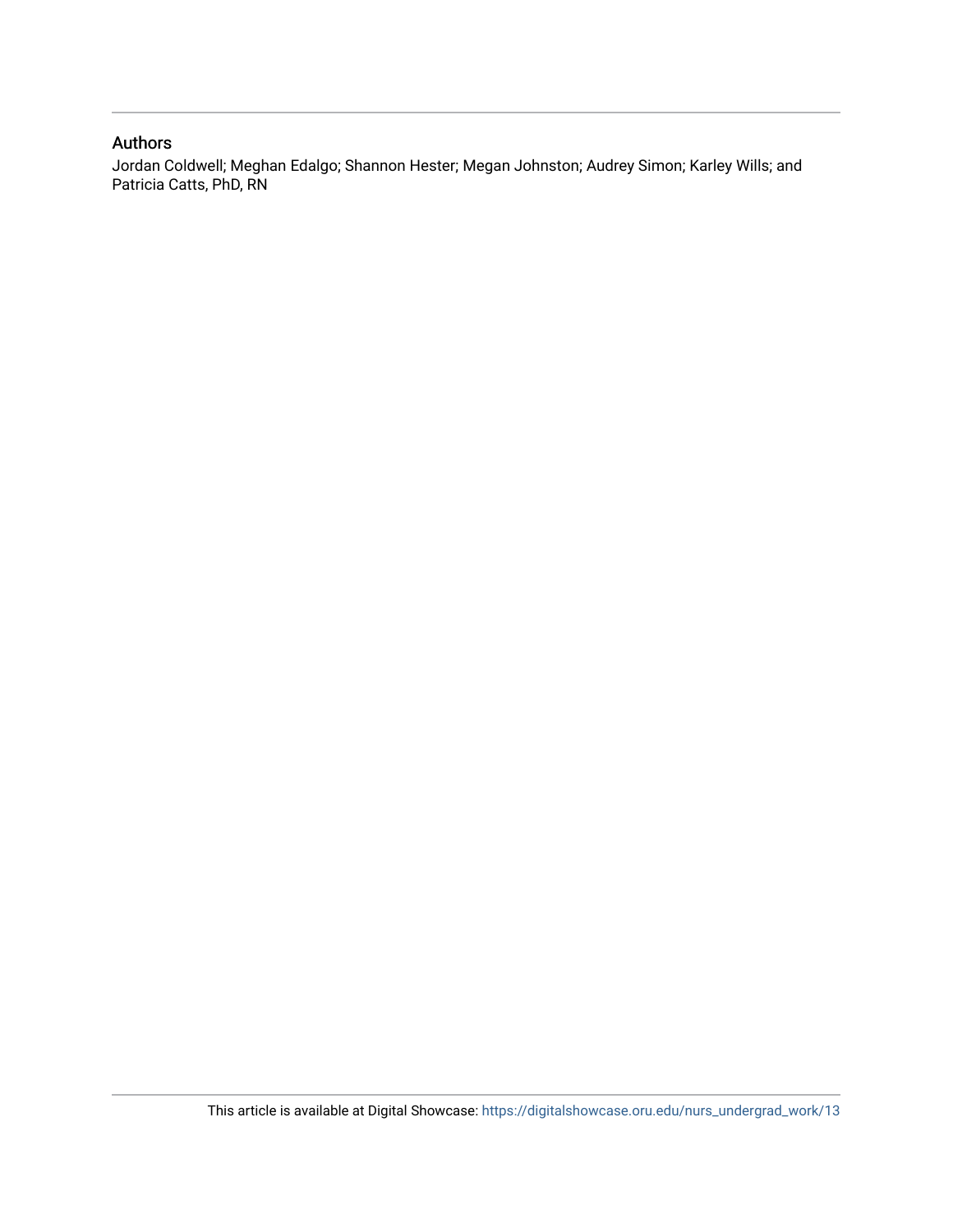## **A Qualitative Study on Pediatric Health Concerns in Ghana**

Jordan Coldwell, Meghan Edalgo, Shannon Hester, Megan Johnston, Audrey Simon, and Karley Wills Principle faculty researcher: Dr. Patricia Catts, PhD, RN

A senior research paper submitted in partial fulfillment of the requirements for the degree of Bachelor of Science in Nursing Anna Vaughn College of Nursing Oral Roberts University May 2021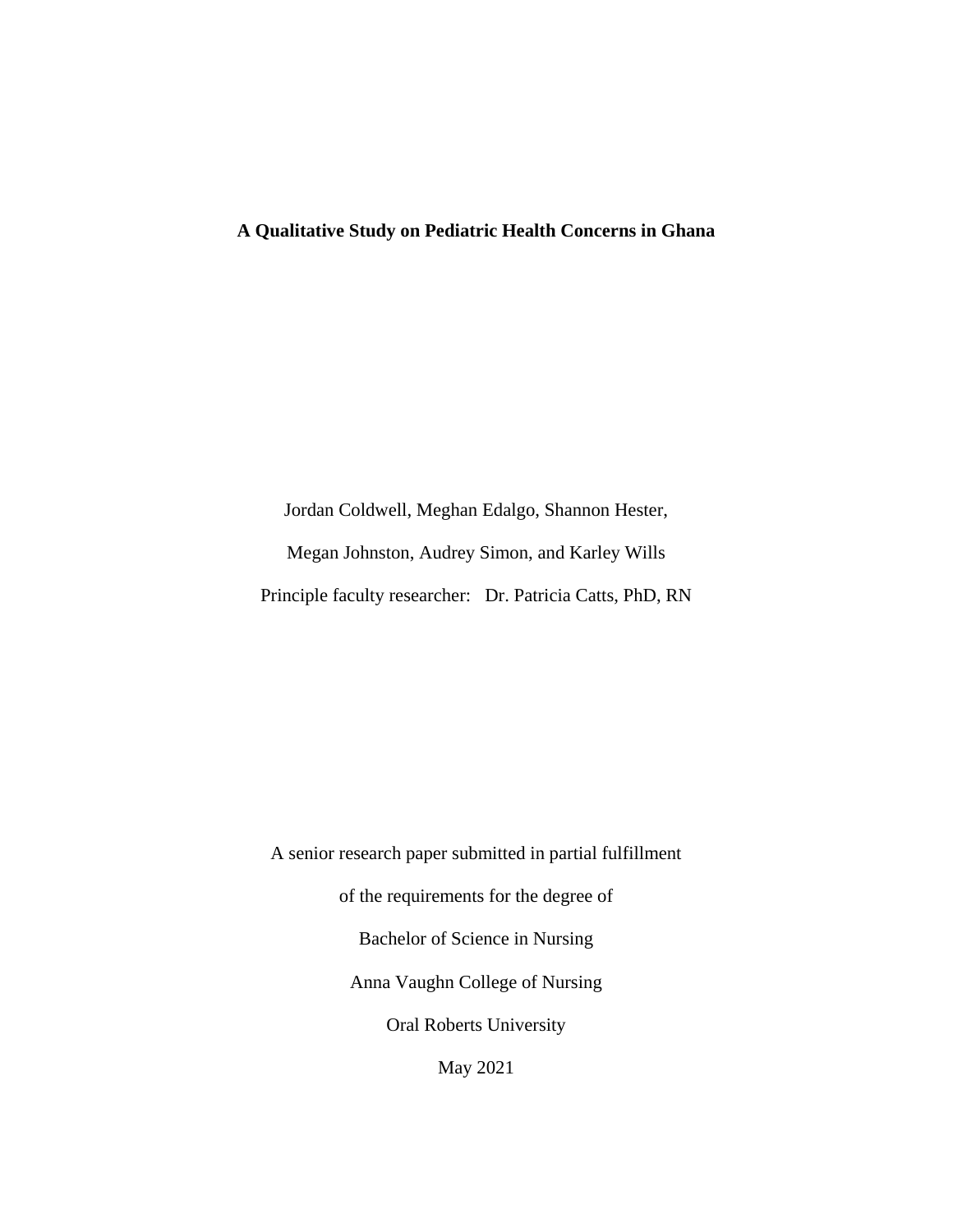#### **Abstract**

Children in Ghana face health challenges that are magnified by the high cost of health care and limited access to resources. Ghanaian children suffer consequences from illnesses such as malaria, respiratory infections, gastrointestinal disturbances, sickle cell disease, injuries and accidents, and seizures. It is important to recognize the prominent diseases of this population so that funding can be allocated to relieve the burdens caused by the disease progression. This study aims to explore the health care needs of Ghanaian children and answer the question, "What are the significant health care concerns of the pediatric population in Ghana, Africa as perceived by health care personnel, educators, and parents?" The variable in this study is the health concerns of 0-18-year-olds in Ghana.

In February 2020, a qualitative descriptive study was conducted using nineteen interviews with a school administrator, a dietician, a local cook, a medical director, a lab technician, teachers, nurses, and doctors. Malaria, gastrointestinal disturbances, and respiratory infections were found to be perceived as the prevalent concerns for Ghanaian children. Second to these, malnutrition was recognized as another issue. Additionally, seizures and fever were mentioned as common symptoms presented in children. Other health issues such as disabilities, asthma, and injuries were experienced by children in this community, but were not seen as the primary concern.

These findings have implications for education and clinical practice. Health professionals can be educated in how to prevent, reduce risk factors, and intervene early for these common diseases. Families can be taught about local resources and how to monitor for signs and symptoms. In clinical practice, more funding could be allocated to implement strategies to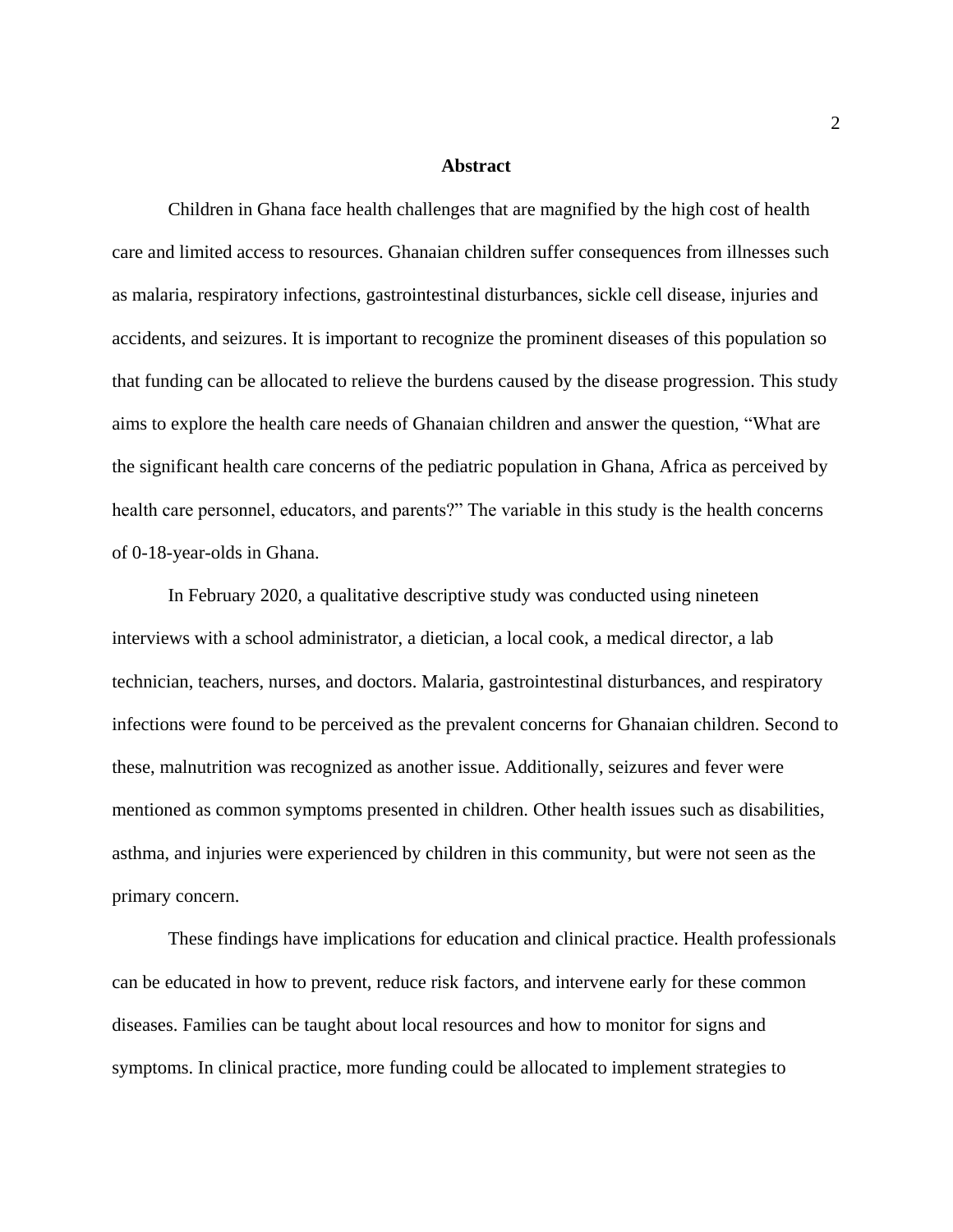reduce the prevalence of these diseases. Screenings can be applied in health professionals' routine assessments so that early intervention can reduce negative consequences. Overall, this study identified the perceived health needs of the pediatric population in Ghana and is valuable for developing solutions to the problems that these children face.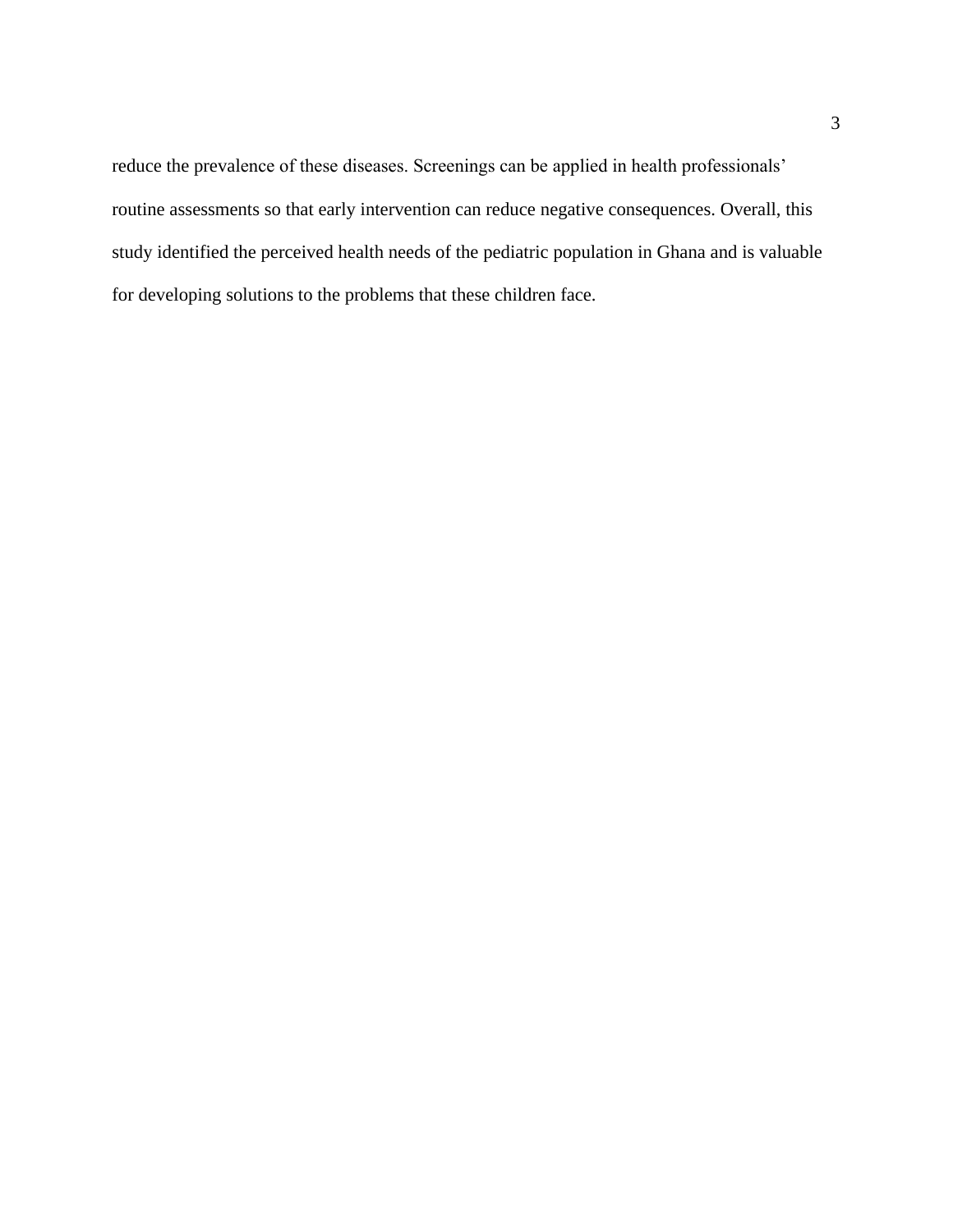## **Introduction**

In the world of nursing, different cultures practice health in different ways. These differences can be attributed to government policies, leadership styles, and cultural traditions. Furthermore, economic status, religious affiliation, and social standing affect health care delivery and availability. All of these factors are influential in the health care outcomes of the country of Ghana. Of the population in Ghana, children are a particularly vulnerable group. As reported by the World Health Organization (WHO) in 2018, out of 1,000 live births in Ghana, 48 children had the probability of dying before reaching the age of five (2020b). Other statistics show that enteric infections are responsible for "25% of pediatric mortality" for children under five years of age (Akuffo et al., 2017, p. 1). These studies provide evidence of a need for improved health care quality and availability for the pediatric population of Ghana.

#### **Background**

The children of Ghana face many health challenges. Certain diseases and illnesses are significant in this geographic area, and patients' socioeconomic statuses contribute to further problems. Children can experience health problems from contagious illnesses and genetic diseases to even unforeseen traumas. Some specific health problems identified in Ghana that have been found in the literature include malaria, respiratory infections, gastrointestinal disturbances, sickle cell, accidents and injuries, and seizures.

#### **Availability and Cost**

Access to health care can be problematic for the people of Ghana. The hospital's distance, the cost of supplies, and the lack of education in knowing when professional medical help is needed all contribute to the limited accessibility. Insurance programs and government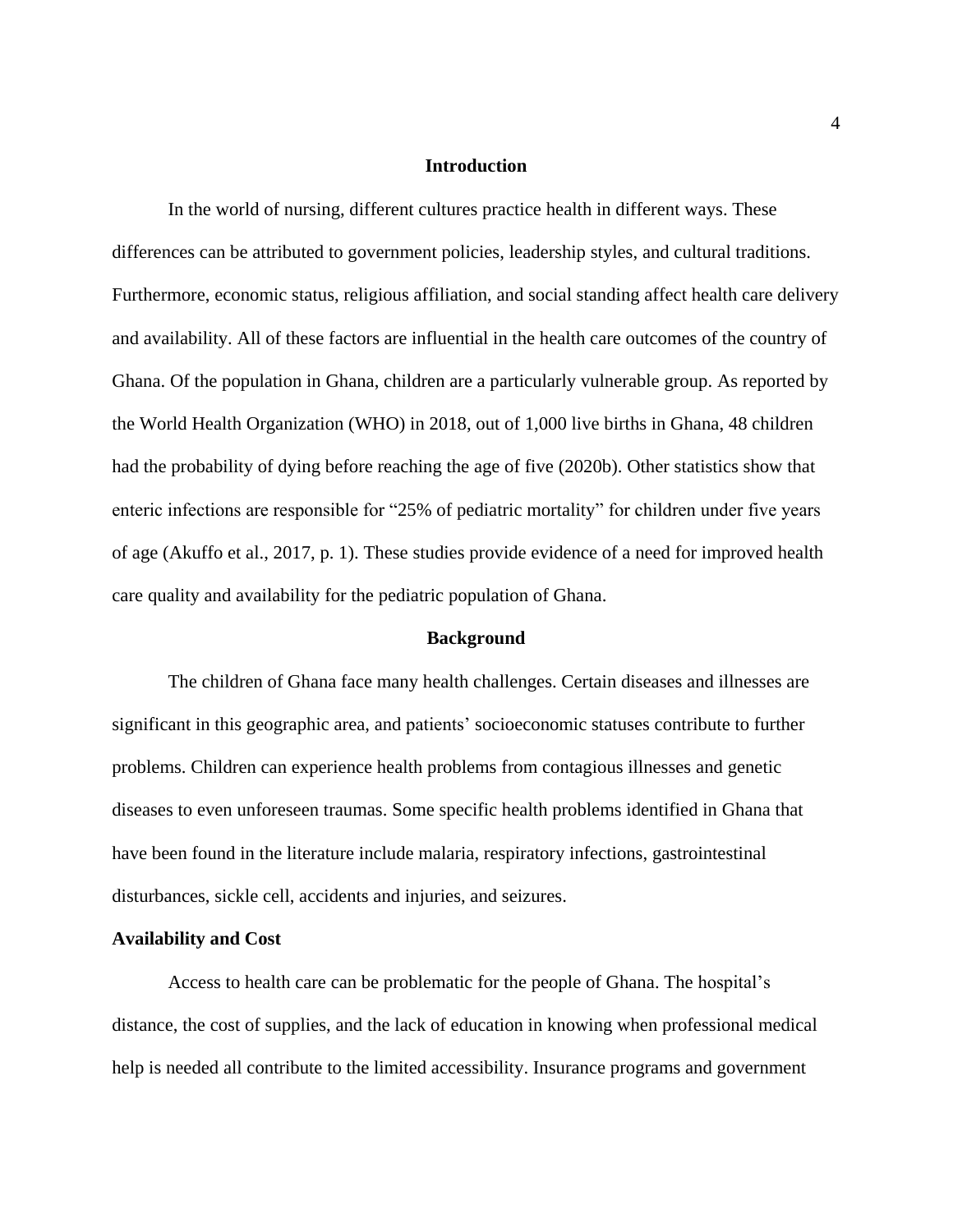policies have been implemented to help Ghanaian citizens with medical expenses. Those who qualify for specific programs may receive free medical services. However, despite its attempts, the government lacks sufficient funding for these programs to be effective (Escribano-Ferrer et al., 2016). According to the World Health Organization, as of 2014, Ghana spent approximately 3.6% of its gross domestic product on health care and roughly \$145 per capita (2020b). In the same year, the United States spent 17.1% of its gross domestic product and \$9,403 per capita on health care (WHO, 2020a). Limited funds lead to deficits in health care delivery, quality, and availability. Added issues arise when hospitals lack the necessary equipment and training to provide appropriate care (Escribano-Ferrer et al., 2016).

### **Misdiagnosis**

Patients who are able to access health care may encounter complications in receiving care. One factor that leads to complications is misdiagnosis. For example, the signs and symptoms of pneumonia can easily be mistaken for malaria. This often leaves pneumonia untreated and indicates a higher need for malaria testing before treatment is initiated. Consequentially, the use of wrong antibiotics in treating pneumonia can lead to antibiotic resistance in these children (Druetz et al., 2015). Overall, antibiotic resistance is a growing problem. Limited access and restrictions on cost lead to a diminished list of available antibiotics, adding to the antibiotic resistance issue. This growing problem can lead to future unless action is taken now to only use these medications as indicated for specific infections but also to obtain a variety of antibiotic options (Afari-Asiedu et al., 2020).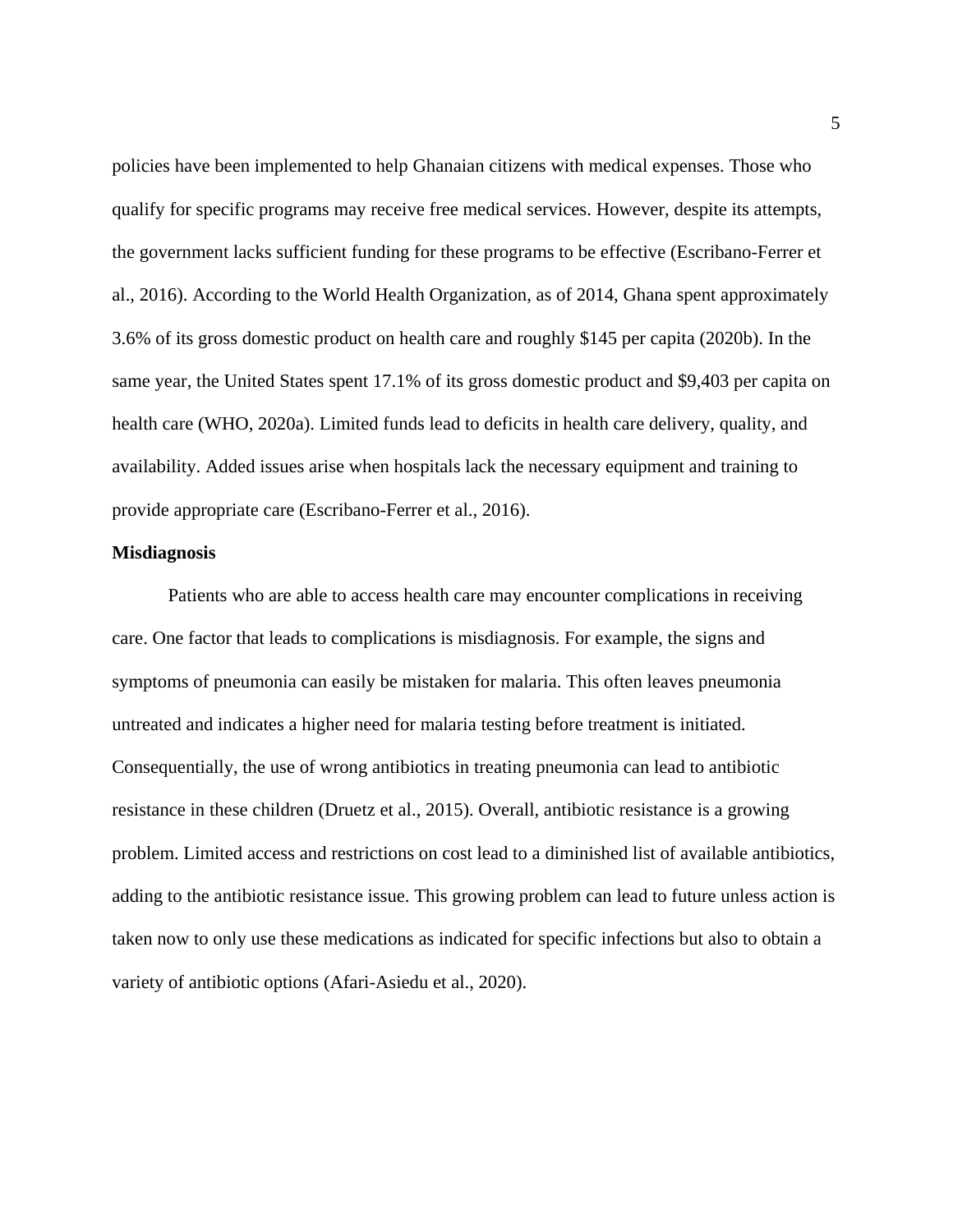## **Infections**

Ghanaian children are susceptible to many infectious diseases. This includes malaria, pneumonia, tuberculosis, typhoid, and diarrhea. These exemplars are discussed below.

## *Malaria*

One infection that children in Ghana face is malaria. According to the World Health Organization, malaria is defined as a "life-threatening disease caused by parasites that are transmitted to people through the bites of infected female Anopheles mosquitoes" (WHO, 2020c). Symptoms include fever, headache, chills, sweating, nausea, vomiting, and diarrhea. If not treated within 24 hours, it can progress to severe illness, often leading to death (WHO, 2020c). Malaria's prevalence can be attributed to the tropical climate of this area and the community's lack of participation in preventative strategies. The infection is "highly seasonal, peaking in a single wet season (June–October) in the northern savannah area" and of the population in Ghana, "all 27 million inhabitants are susceptible to malaria infection" (Awine et al., 2017, p. 2). Prevention measures include mosquito nets, vaccination, and antimalarial drugs such as sulfadoxine/pyrimethamine. Education on what areas to avoid, what times of day to stay inside, and the importance of bug repellant spray is also beneficial. There are many programs set in place by the WHO and the National Malaria Control Program attempting to eradicate the contraction of the illness and provide people with the resources they need to be educated and practice techniques to prevent the illness.

## *Respiratory Infections*

Another significant infection faced by African children is pneumonia, a variety of infectious diseases found in the lungs. A study performed in 2008 discovered that pneumonia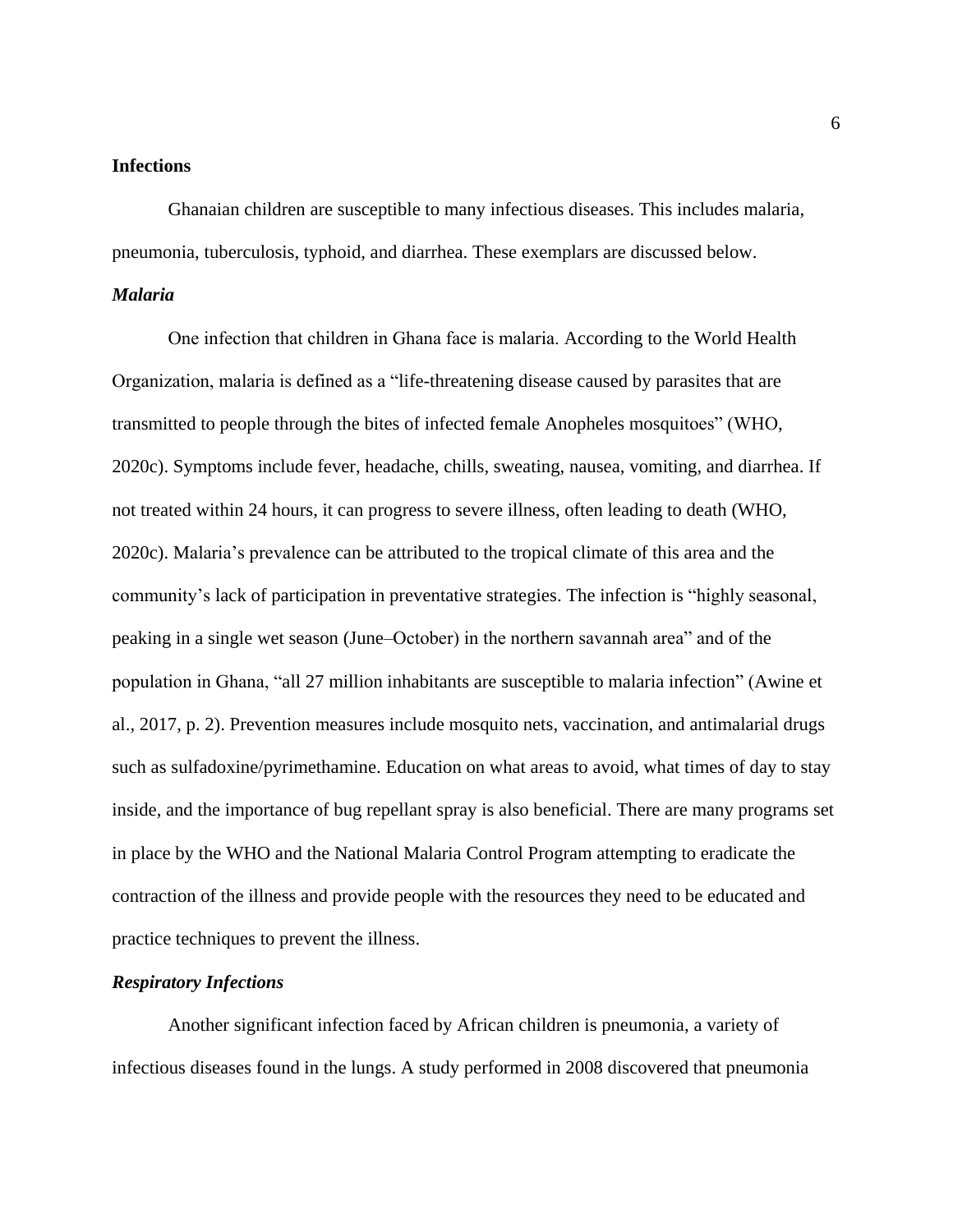was the leading cause of death for children under the age of five in sub-Saharan Africa, and in this area, 750,000 child deaths were due to pneumonia (Druetz et al., 2015). African children are at risk of contracting and dying from pneumonia due to the lack of accessible treatment and the misdiagnosis of the disease (Druetz et al., 2015). Additionally, the clinical assessment of pneumonia in children can be difficult because "symptoms vary with age and can be non-specific in children, and etiology is often unknown at presentation" (Haq et al., 2017, p. 1). Symptoms consistent in most children include low oxygen saturations, increased respiratory and heart rates, respiratory distress, and irregular breathing. Bacterial pneumonia also presents with a high fever and is typically treated with antibiotics (Haq et al., 2017). With the lack of available treatment and the common misdiagnosis of this infection, the children of Ghana are suffering negative consequences from this disease.

Additionally, tuberculosis is an impactful infection experienced by the children in Ghana. According to the Mayo Clinic, tuberculosis (TB) can be defined as "a potentially serious infectious disease that mainly affects [one's] lungs" that is "spread from one person to another through tiny droplets released into the air via coughs and sneezes" (2020). According to the World Health Organization, Ghana had 44,000 TB cases, with a rate of 148 cases per 100,000 people in 2018 (2020d). Of these cases, 6% were children between 0-14 years of age (WHO, 2020d). In Accra, Ghana, S. A. Ohene, S. Fordah, and P. D. Boni studied childhood TB and discovered that it is difficult to accurately quantify the number of childhood TB cases due to lack of reporting, improper diagnosis, and unsuitable or unavailable equipment for TB testing (2019). Furthermore, the lack of preventative interventions to help reduce the spread of the infection leads to increased incidences. For patients that are correctly diagnosed and treated, poor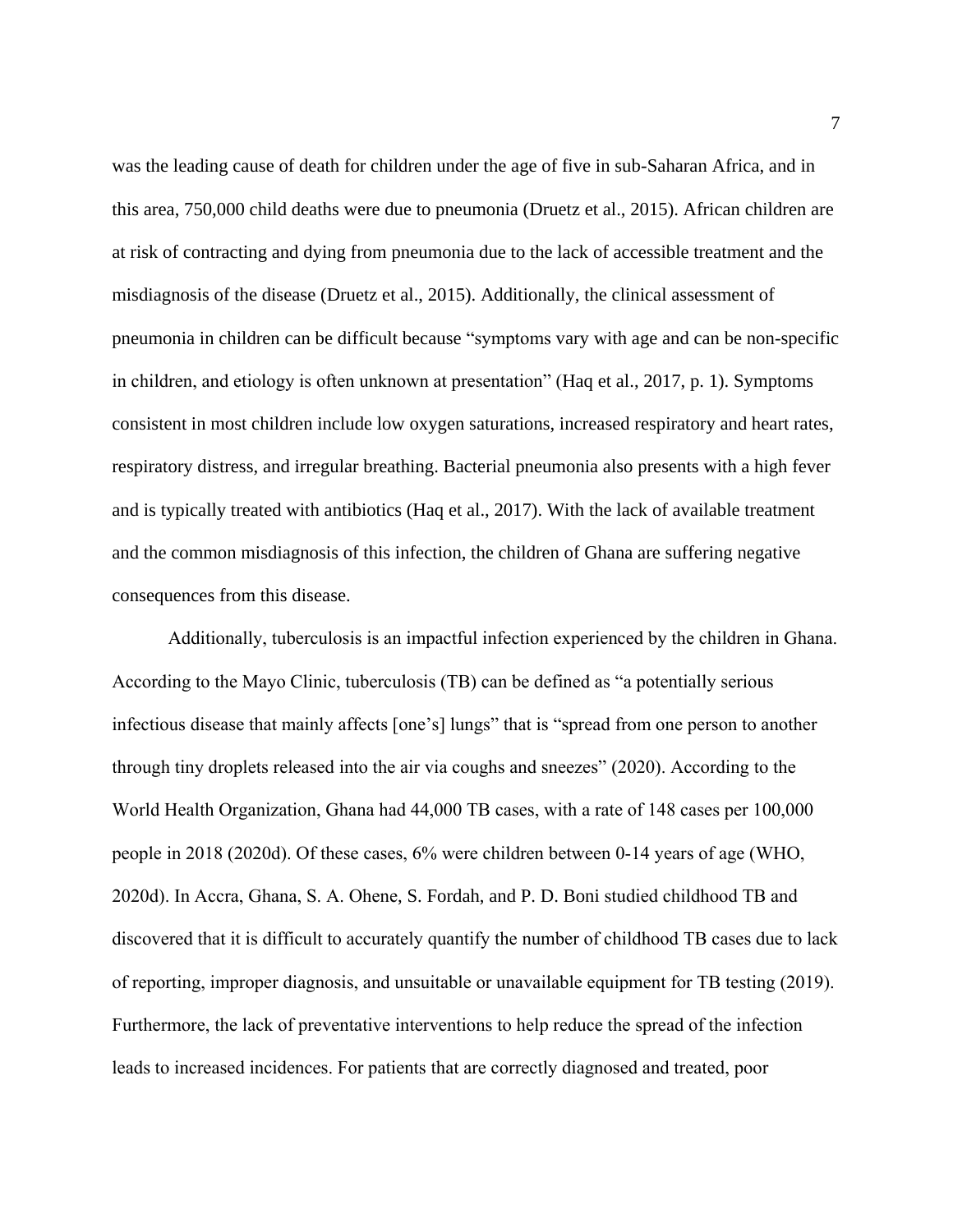outcomes result from a lack of follow-up care. Additionally, multi-drug and rifampin-resistant TB (MDR/RR-TB) is common. This type of TB is resistant to most medications and is challenging to treat. In an attempt to decrease TB occurrence in the pediatric population, children are expected to receive the Bacillus Calmette-Guerin (BCG) vaccine (Mayo Clinic, 2020).

## *Gastrointestinal Infections/Diarrhea*

Typhoid is an infection also common in Ghana. Typhoid is a bacterial infection that causes severe diarrhea. According to Z. A. Bhutta, impoverished areas see as many as one in five children under the age of ten acquire typhoid (2018). In recent years, antibiotic use has helped control this disease, and vaccinations are being developed and tested for children under the age of two (Bhutta et al., 2018). Safe drinking water and efficient toileting systems drastically lower the risk for typhoid, which is why thriving socioeconomic systems report fewer cases. However, in Ghana, many children do not have access to clean water or adequate hygiene facilities. Therefore, typhoid is contracted and spread easily (Bhutta et al., 2018). The symptoms of typhoid include diarrhea, fever, and vomiting. Without proper intervention, children can quickly become dehydrated and suffer severe complications. Typhoid can be easily mistaken for other illnesses with these symptoms, leading to misdiagnosis and mistreatment. This causes poor outcomes for the children of Ghana.

Diarrhea is also a common concern for the pediatric population of Ghana. Diarrhea can be a side effect of several different infections or diseases. Infection with malaria, rotavirus, and other bacterial or viral illnesses can lead to diarrhea. Disease-related diarrhea is the "second leading cause of childhood mortality worldwide" (Krumkamp, 2015, p. 2). Additionally, 78% of diarrhea-related childhood deaths come from Africa and South-East Asia (Krumkamp, 2015, p.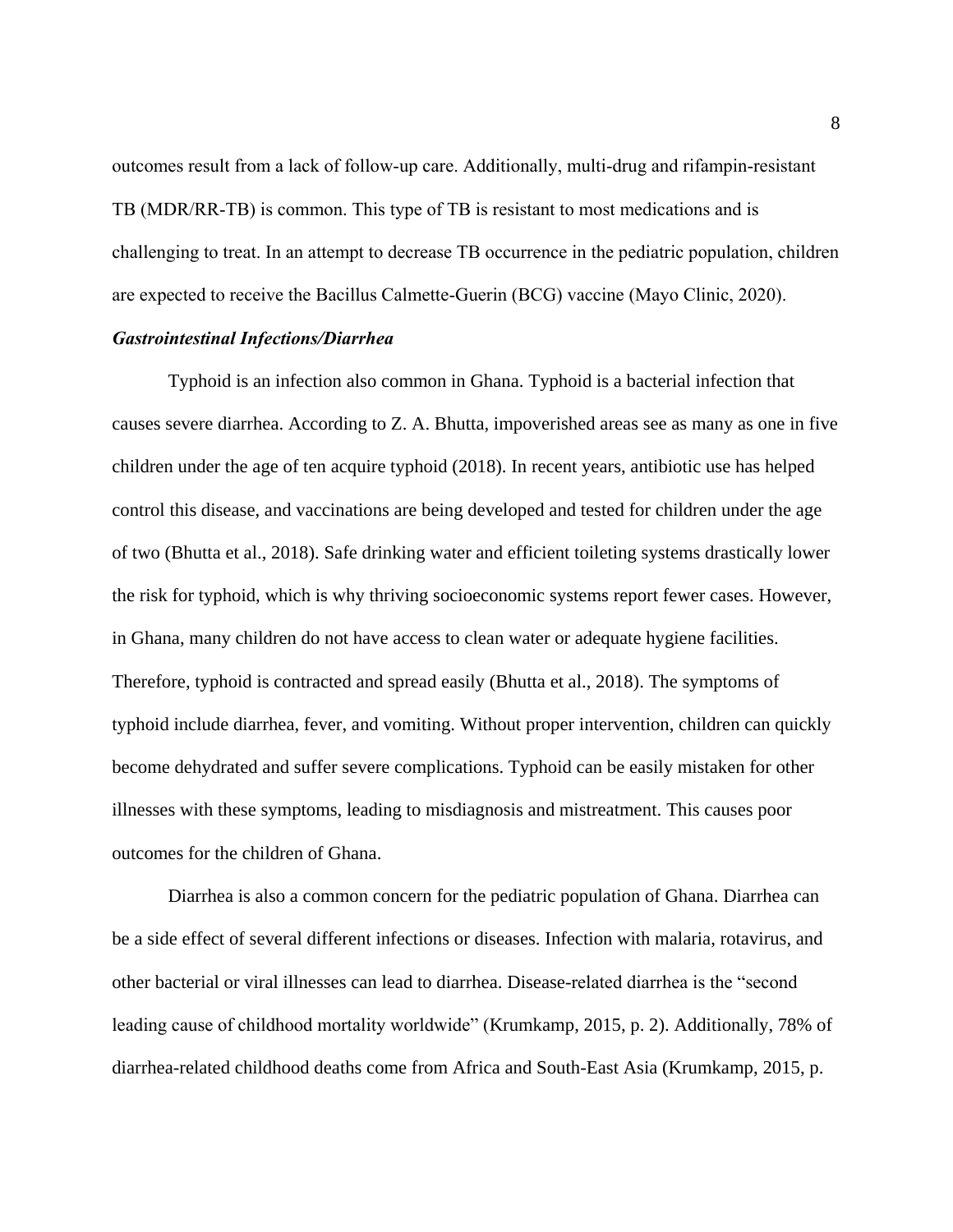2). These significant statistics are due to diarrhea's ability to severely dehydrate those it affects. Dehydration can lead to fatigue, cognitive impairments, and even death. Any delay in seeking medical help can result in dire consequences.

## **Genetic Diseases**

Sickle cell disease (SCD) is a major health problem for Ghanaian children. SCD is a genetically inherited disease that causes malformation of red blood cells. Common symptoms of SCD include acute pain, anemia, reoccurring infections, and chronic organ damage. Every baby that is born in Ghanaian hospitals is tested for SCD. Korle-Bu is the main hospital in Ghana that treats patients from Ghana and surrounding countries. Korle-Bu has reported that 15,000 (2%) of all babies born in Ghana are diagnosed with SCD annually (Asare et al., 2018). E. V. Asare performed a study at Korle-Bu Hospital, evaluating the prevalence of sickle cell, the patients' demographics and hospital history, and common complications. The study showed that mortality rates within the first year of life are dramatically lowered with increased screening at birth (Asare et al., 2018). Due to this screening protocol, over 90% of babies born in Ghana are now reaching adulthood today (Asare et al., 2018).

## **Injuries/Accidents**

Although infections are a leading cause of death, injuries from traffic accidents, burns, and assaults are very prevalent and pose a threat to the health of children in Ghana (Blankson et al., 2019). One study performed by P.-K. Blankson examined the epidemiology of injuries seen at the accident center of Korle-Bu Hospital. According to the study, 39.1% of the injuries that were treated were caused by road traffic accidents (Blankson et al., 2019). Road traffic accidents, especially motorcycle-related accidents, are a significant cause of injuries in Ghana. Most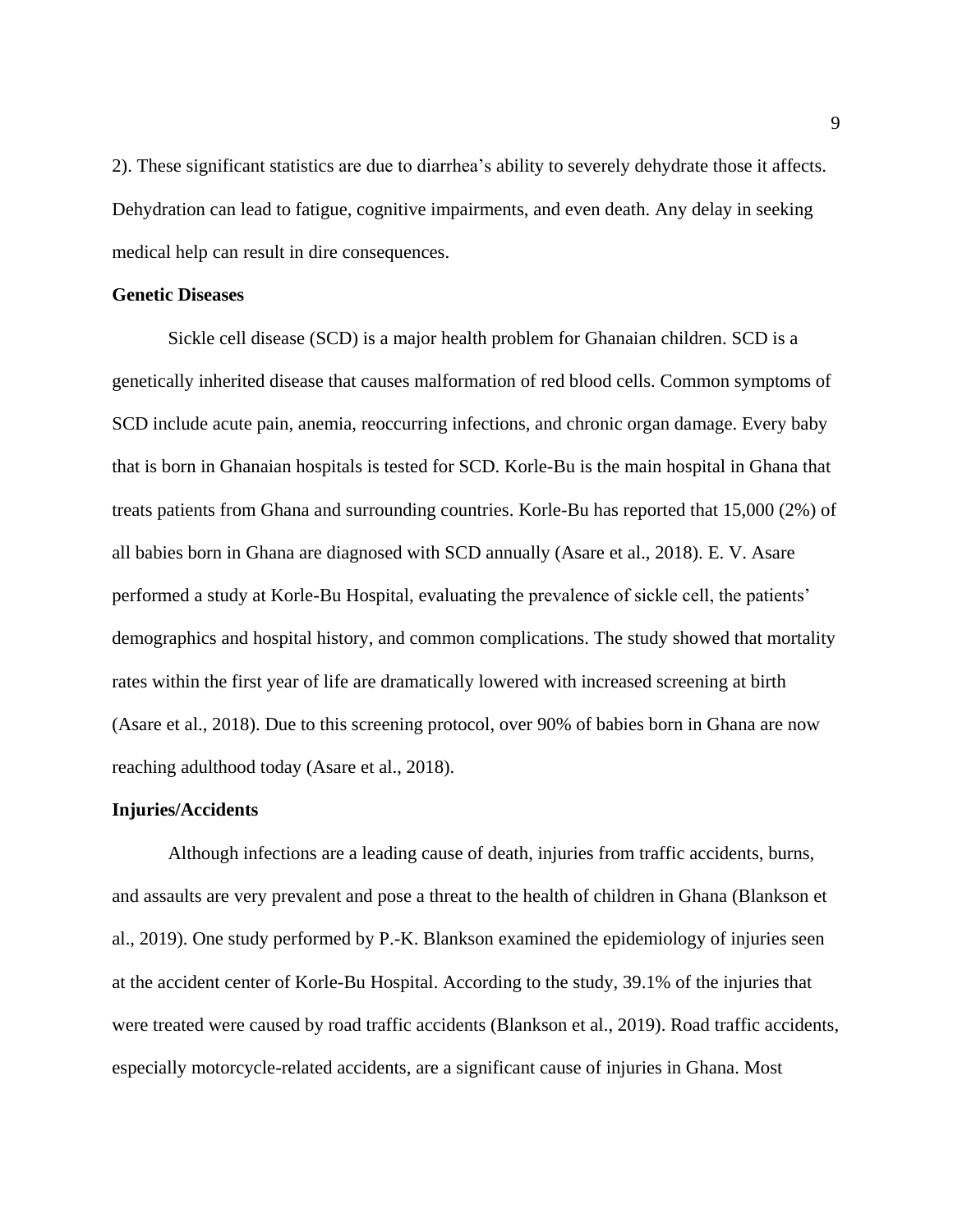patients injured through road traffic accidents are pedestrians, and 50.1% of deaths caused by road accidents involve pedestrians (Blankson et al., 2019). Children are at increased risk due to walking to school and other activities. As the population in major cities increases and motor vehicle ownership becomes more common in Ghana, the rate of road traffic accidents will increase. Injury management is essential to help decrease the death rate of children in Ghana and the number of severe injuries treated in hospitals.

## **Seizures**

Another growing concern for the youth in Ghana is seizures. Seizures are interruptions in the regular nerve stimulation of the brain. Various disease processes can cause seizures. However, few studies have been done to analyze the incidences and origins of seizures in the children of Africa. It is suspected that in Africa, the rate of acute seizures is "twice that in highincome countries" (Kariuki et al., 2017, p. 14). This rate may be elevated due to the large number of infectious diseases among Africa's pediatric population. Gastroenteritis, malaria, typhoid, pneumonia, and other illnesses resulting in elevated temperature can lead to febrile seizures, which are seizures that are triggered by high fevers. Malaria in particular has been identified as the "most important cause of acute symptomatic seizures in malaria-endemic countries" (Kariuki et al., 2017, p. 9). Seizures often require medical intervention and are considered medical emergencies. Without intervention, seizures can lead to hypoxia, brain damage, or aspiration. When a child experiences a seizure, the effects of the seizure must be mitigated, and the underlying cause must be identified and treated. These actions may not be possible for a child in Ghana with little access to health care.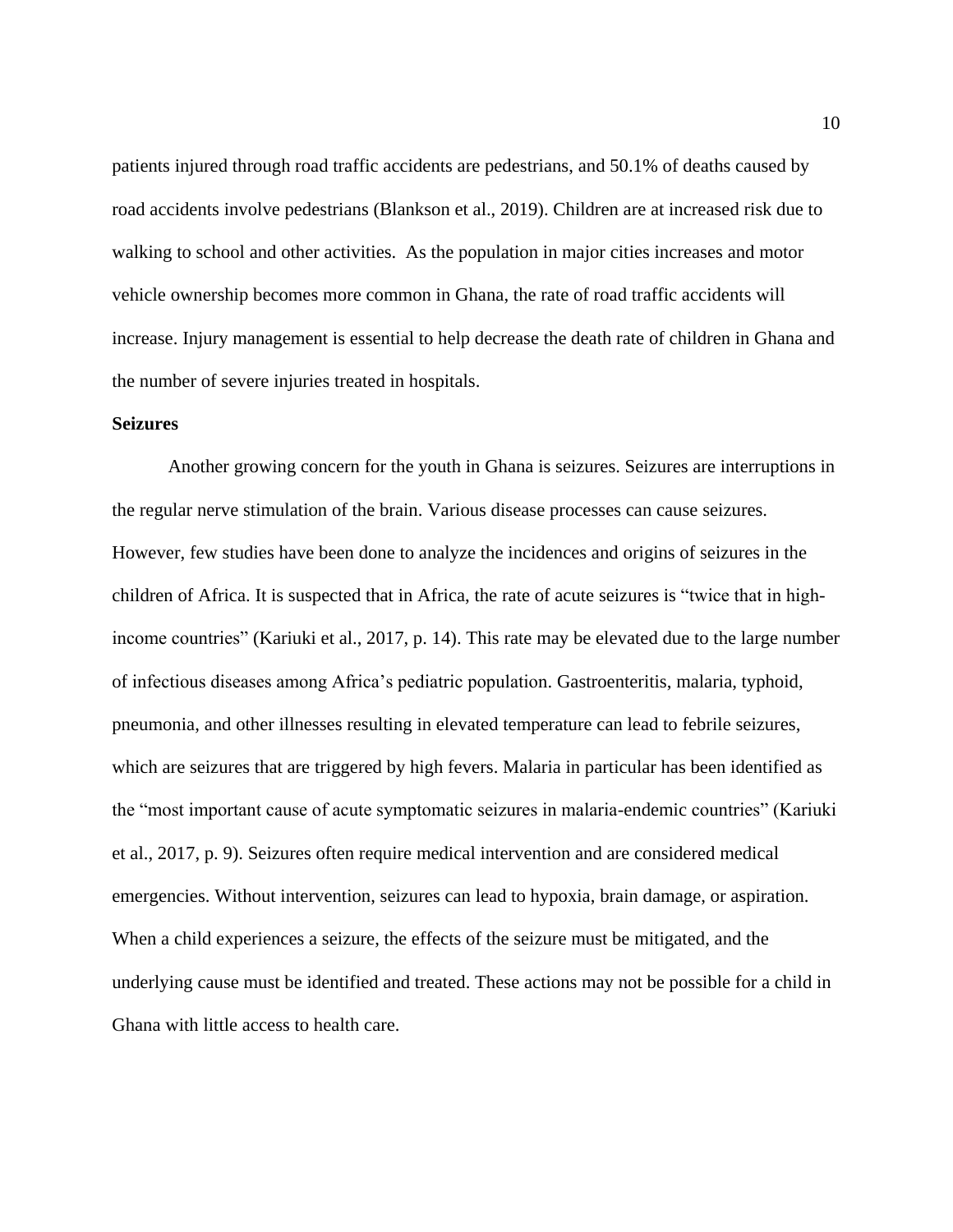Overall, many factors contribute to the vulnerability of children's health in Ghana. For instance, limited resources, education, and healthcare mean many children do not have access to standard treatments for their health problems. In addition, the geographical region puts this population at a risk for certain infectious diseases such as malaria, pneumonia, tuberculosis, and typhoid (Asare et al., 2018). Ghanaian children also experience traffic accidents, burns, and assault. Additionally, African children are susceptible to diseases such as sickle cell disease due to their genetic predisposition (Asare et al., 2018). Other health concerns Ghanaian children may face include febrile seizures and dehydration from diarrhea.

## **Significance**

The children of Ghana are at significant risk for many disease processes, illnesses, and injuries. Early identification of a disease process can help aid in a patient's recovery and overall prognosis. Knowing what children are at risk for in their community can help health care providers better anticipate each geographical location's needs. The country of Ghana, as of 2016, had over 28 million people (WHO, 2020b). Of this population, the children are vital for the growth and development of the country. The survival of Ghana's children is important because they will be the country's next generation of laborers and leaders. If the young are unhealthy, unmotivated, and uneducated, they will have difficulty improving and advancing the country in future years.

This study was aimed at researching the health concerns of the children in Ghana. Identifying prevalent and common issues experienced by this population can help health care workers effectively care for prominent needs. Overall, Ghana does not allocate abundant resources to devote to health care. Monetary funds, time, and personnel are limited. Health care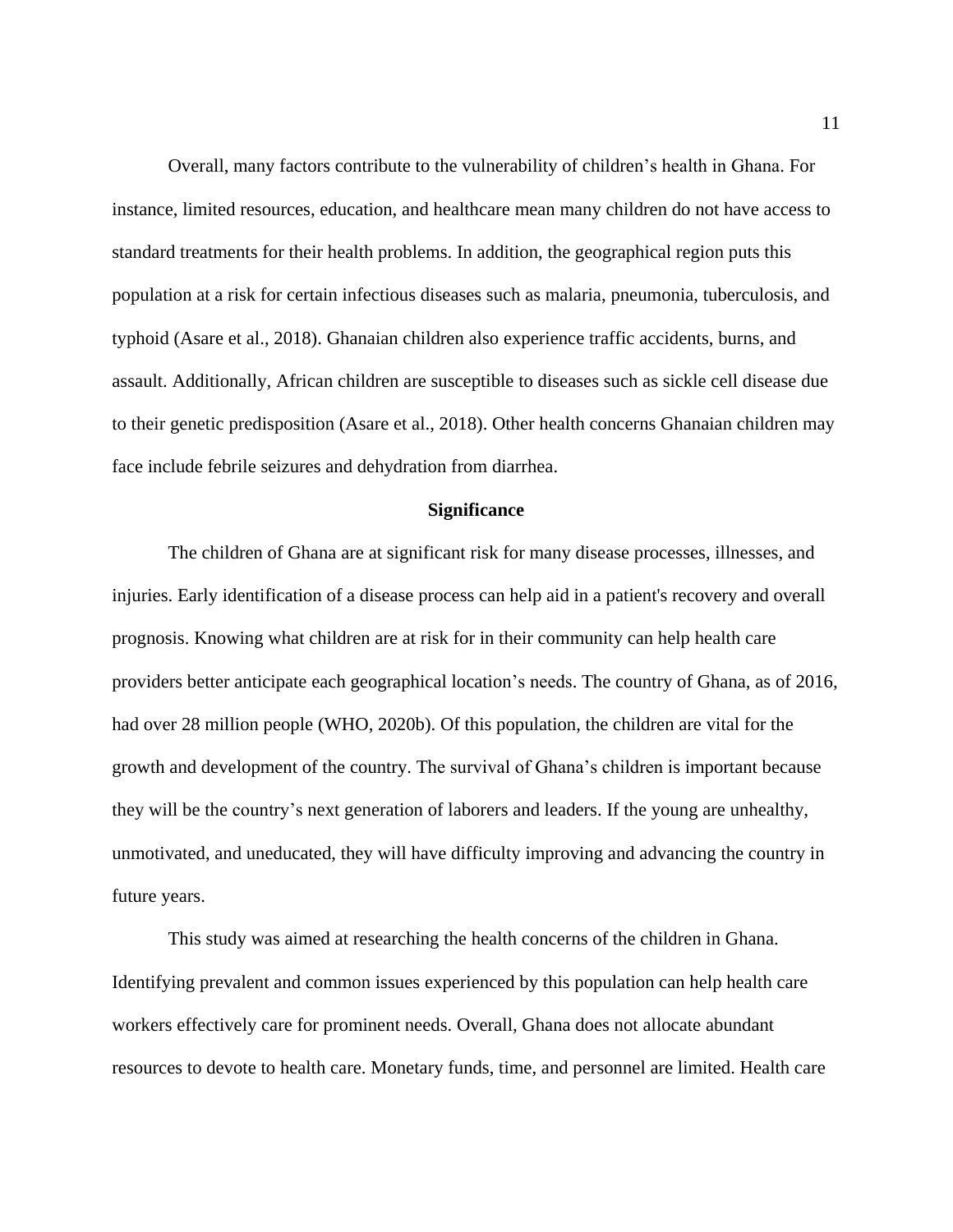teams must be selective in who receives treatment, what treatment is appropriate, and how the care is implemented. This study intended to help identify priority problems among children in Ghana. The findings can be shared with health care personnel, enabling them to allocate resources effectively. Because of the limited number of health care professionals, nurses in Ghana manage a majority of patient care. They help organize clinics, serve as midwives, and administer medications. As the front line of patient care, nurses are responsible for promoting health and advocating for patients that receive substandard care. Knowledge of priority issues in the pediatric population can help nurses in Ghana focus on their patients' primary concerns and promote preventative measures for common illnesses found in children.

## **Problem, Purpose, and Research Question**

With limited resources, health care personnel, and funds, it is important to focus efforts in Ghanaian health care for the pediatric population. The goal of this qualitative study was to explore the significant health care needs of the pediatric population in Ghana through the eyes of health care personnel, educators, and parents. Therefore, the question this study sought to answer is, "What are the significant health care concerns of the pediatric population in Ghana, Africa as perceived by health care personnel, educators, and parents?"

## **Definition of Variables**

The research variables for this qualitative thematic analysis were perceived health concerns for Ghanaian children from birth to eighteen years of age. Health concerns ranged from mild infections, chronic conditions, and genetic abnormalities to life-threatening illnesses. The population that was studied was comprised of Ghanaian individuals who interacted with the pediatric population.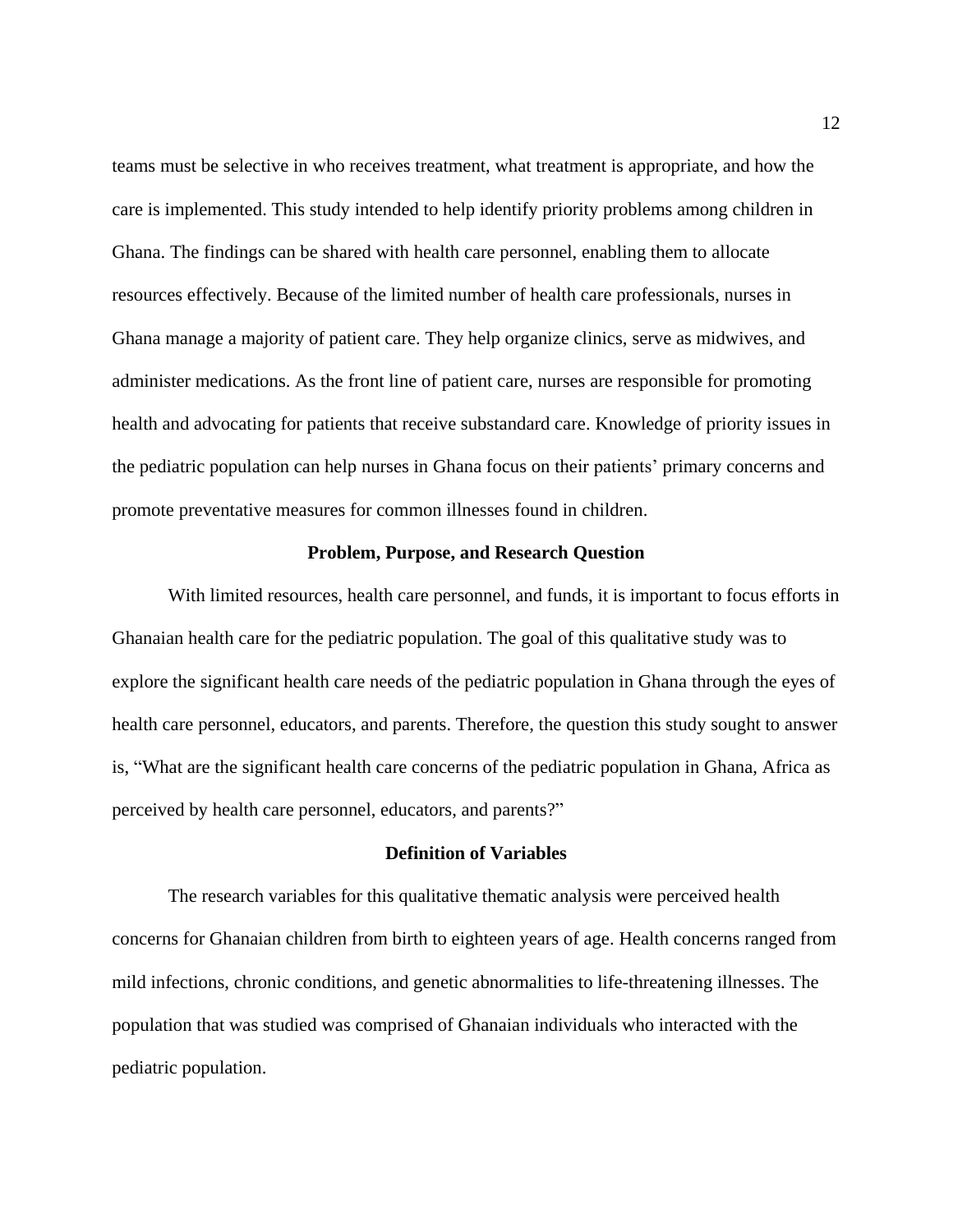## **Methods**

This study was a qualitative thematic analysis using interview as the data collection method. An interview guide was developed by the research team prior to the trip, and the students were trained in its use (see Appendix A). An IRB was obtained through ORU for this study. Dr. Patricia Catts was the principle researcher, and nursing students collected the data. The data was collected through one-on-one interviews with nurses, doctors, teachers, a lab technician, a dietician, a local cook, a school administrator, and a medical director. Six interviewers were directed to perform 3-4 interviews and acceptable interviewee characteristics were discussed. The team performed surveys with twenty interviewees. One interview was inaudible and unable to be analyzed. Therefore, the data was from nineteen interviews (see Table 1).

## **Table 1**

## *Interview Statistics*

| Interviewer   | Number of         | <b>Shortest</b> | Longest   | Average Time   |
|---------------|-------------------|-----------------|-----------|----------------|
|               | <b>Interviews</b> | Interview       | Interview | for Interviews |
| Interviewer 1 | 4                 | 7:51            | 19:53     | 11:28          |
| Interviewer 2 | 3                 | 5:01            | 12:26     | 8:53           |
| Interviewer 3 | 3                 | 5:54            | 8:16      | 6:59           |
| Interviewer 4 | 3                 | 7:57            | 39:24     | 21:43          |
| Interviewer 5 | $\overline{2}$    | 6:59            | 7:23      | 7:11           |
| Interviewer 6 | $\overline{4}$    | 4:47            | 8:32      | 6:44           |
| Total         | 19                | 4:47            | 39:24     | 10:30          |

The interview guide was utilized to ensure consistency in data collection (see Appendix A). Throughout the interviews, the questions were adapted for individual clarity. Interviews were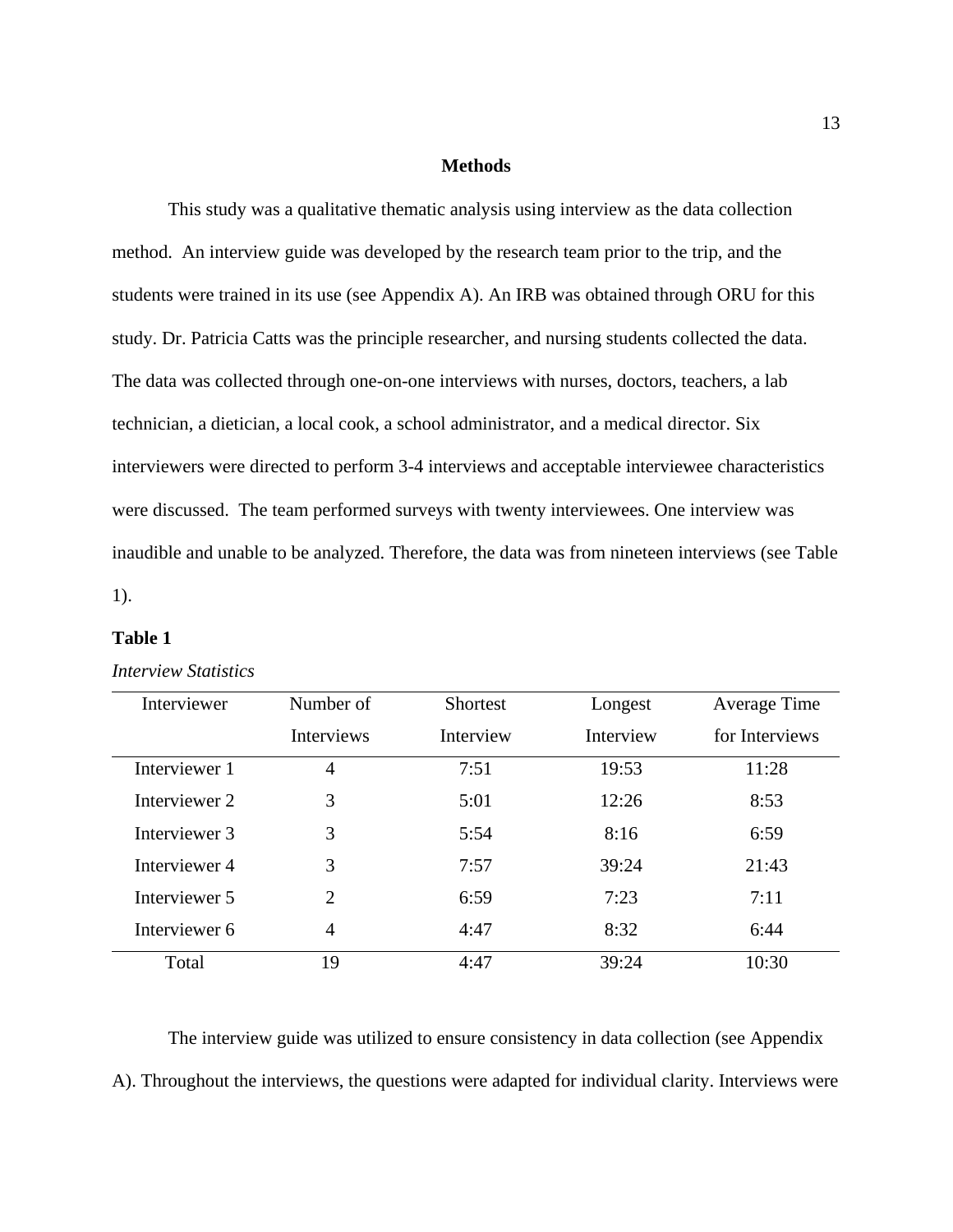conducted in Ghana February  $14<sup>th</sup>$ , 2020 through February  $19<sup>th</sup>$ , 2020 during an international clinical rotation. Verbal consent was obtained before the interview, ensuring the subject's privacy would be maintained. Personal identifiers were omitted, but demographics were recorded. After consent, the interviews were voice-recorded on mobile devices. Interviews were transcribed after leaving Ghana over a period of approximately 8 months and analyzed as a requirement of a nursing research class as a group and with the assistance of the principle researcher, Dr. Catts. Significant statements were identified then themes developed.

#### **Findings**

The sample for this study consisted of nineteen individuals in a large, metropolitan city in Ghana. These individuals worked in a local hospital or school with direct contact with children. The professions represented include nurses, doctors, teachers, a lab technician, a dietician, a local cook, a medical director, and a school administrator. Eight nurses were interviewed, including community nurses, pediatric nurses, an outpatient clinic nurse, a staff nurse, and a director of nursing. Community nurses serve the population through well-baby clinics and traveling clinics. outpatient clinic nurses work in the out-patient department, which is similar to an urgent care. The director of nursing, known as Matron, oversees the nurses throughout the hospital, scheduling and designating resources. Two doctors were interviewed, one an outpatient clinic doctor and the other a medical director. Five teachers were interviewed from elementary, middle, and high school classes, along with one school administrator. One lab technician, one dietician, and one local cook who served the school were interviewed.

After transcription, interviews were reviewed for significant statements and then categorized according to health concerns. Each of the major categories is described below.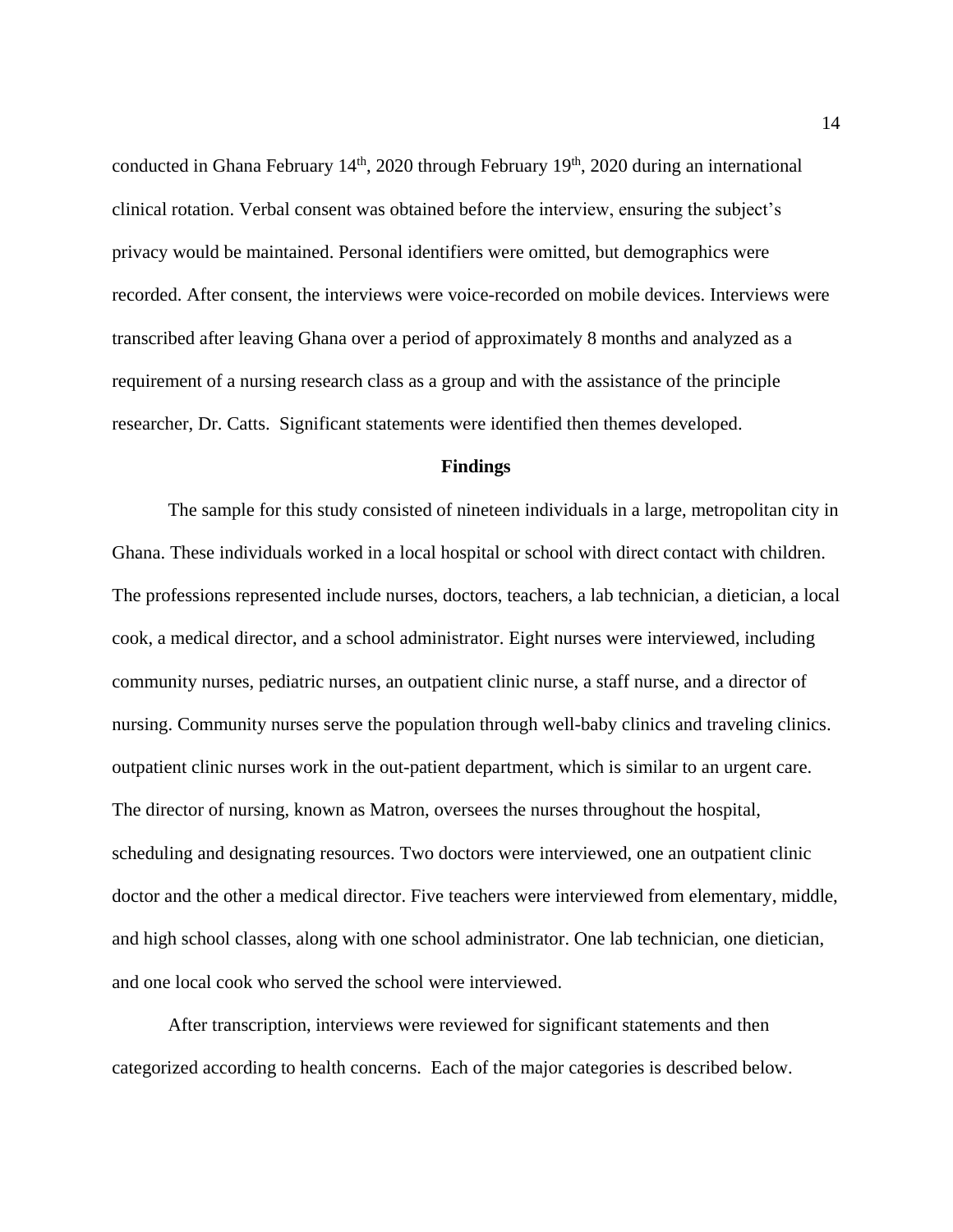## **Infections**

Infections were found to be a major concern in this community. Several infections were mentioned in the interviews. These included malaria, respiratory related infections, and gastrointestinal infections that cause diarrhea.

## *Malaria*

Fifteen of the nineteen people interviewed mentioned malaria as a common illness among Ghanaian children. Eight of the nineteen interviewees stated that fever was a common symptom of malaria. Other symptoms reported in the interviews included diarrhea, vomiting, headache, loss of appetite, and febrile seizures. One interviewee stated that "cerebral malaria" is when "malaria has affected the brain and leads to convulsions" (Interview 1, 2020).

Based on the interviews, prevention of malaria in Ghana may be limited due to financial reasons and lack of resources such as mosquito nets. Additionally, the high prevalence of mosquitos adds to the pervasiveness of the disease. Overall, this disease was often referenced in the interviews as one of the most common illness encountered in children.

## *Respiratory Infections*

Several interviews related respiratory infections and many interviewees recognized symptoms of upper respiratory infections. Out of the nineteen interviews, colds were mentioned eight times, cough/coughing was mentioned seven times, and upper/lower respiratory infections were mentioned five times. Of the other common issues, sneezing was mentioned three times, pneumonia mentioned four times, bronchitis mentioned three times, sore throat or pharyngitis mentioned three times, and flu mentioned two times. One major cause of respiratory problems in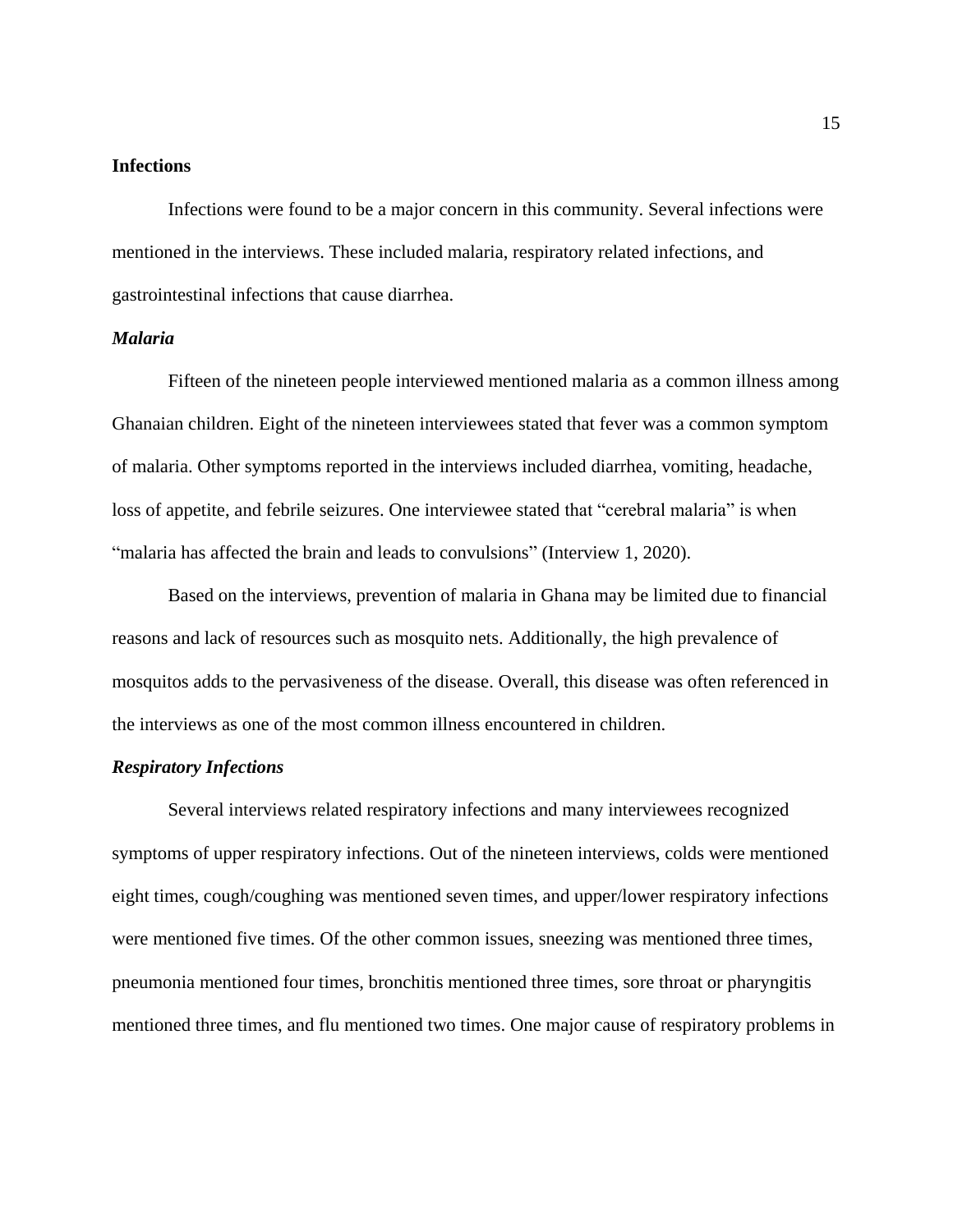children is the particles of dust in the air that come during the "Hamatan season" which commonly leads to upper respiratory infections (Interview 1, 2020).

Both hospital staff and teachers noticed respiratory complications in the children. While it may be difficult to prevent the children from getting sick due to high rates in the community and the heavy presence of dust in the air during the Hamatan season, educating them on how to manage symptoms and reduce the amount of time they are sick may allow them to miss less days of school. It can be concluded that these are the most common health concerns perceived by this community for Ghanaian children in relation to the respiratory system.

## *Gastrointestinal Infections/Diarrhea*

Throughout the nineteen interviews, several gastrointestinal themes were identified. Out of nineteen interviews, ten mentioned diarrhea, seven mentioned stomach ache, and six mentioned gastroenteritis. Typhoid was mentioned once but was seen as uncommon. Vomiting and diarrhea were also discussed as symptoms of malaria. When asked about common illnesses in children, most interviewees referred to malaria first, then gastrointestinal issues second. For example, one interviewee said, "The common one is malaria or stomach pain" (Interview 15, 2020). Another claimed that the main illnesses dealt with were "malaria and diarrhea related" (Interview 9, 2020). Others mentioned ulcers and food poisoning.

If a child presented symptoms of malaria or a gastrointestinal issue, many times the child would be sent home from school or to the hospital for treatment and rest. Known cause of gastrointestinal issues in children in Ghana can also include malnutrition, contaminated food or water, malaria or other sources of infection. Diarrhea can be deadly to children, causing severe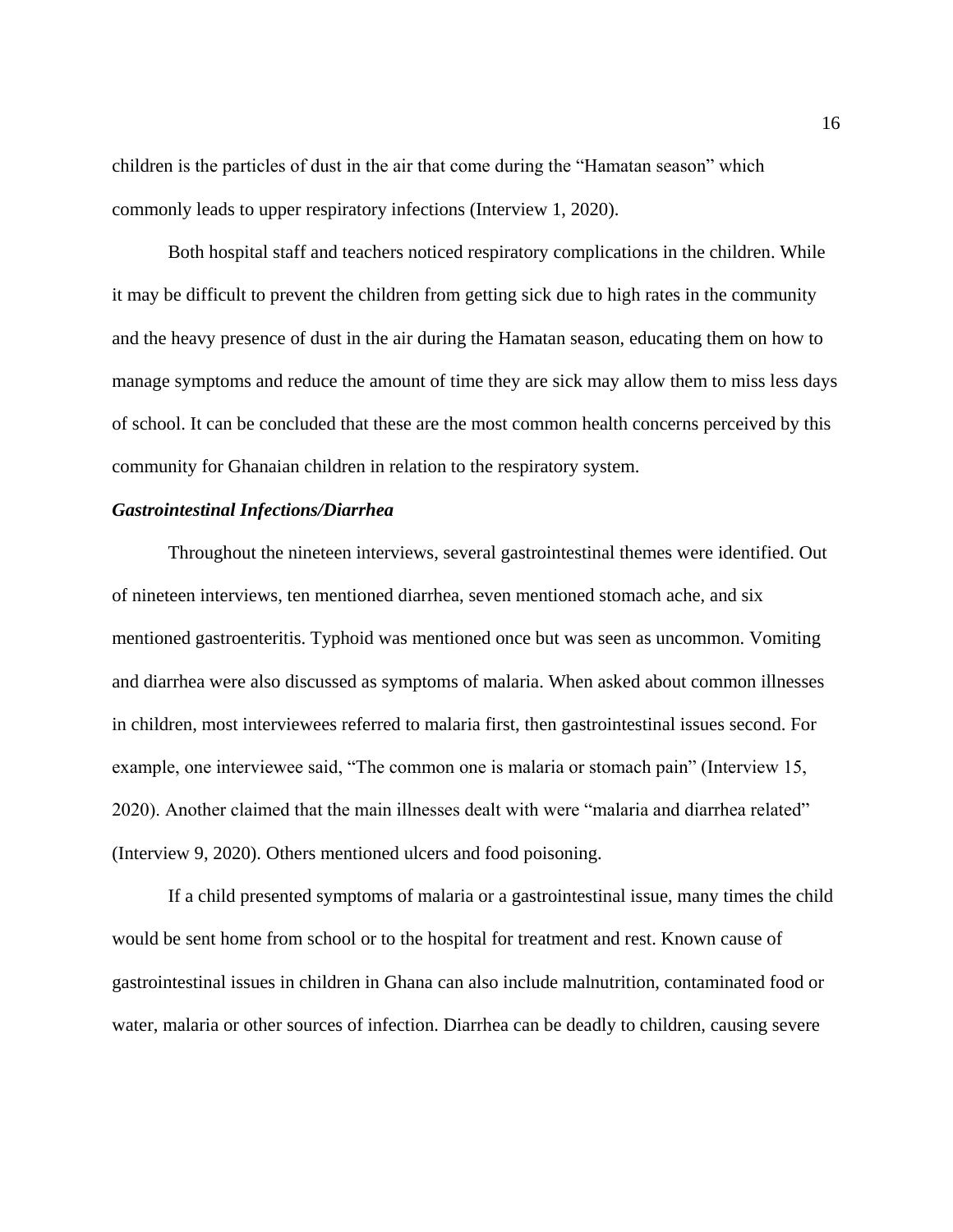dehydration. From these interviews, it can be concluded that gastrointestinal illnesses are perceived as one of the major threats to Ghanaian children.

## **Genetic/Congenital**

Genetic diseases tend to be prominent in specific areas among close groups of people. One of the common congenital problems experienced in Ghanaian youth is sickle cell disease. Others are disabilities and asthma.

## *Sickle Cell Disease*

Opinions of sickle cell disease as a problem of children in Ghana differed among the interviewees. Three of nineteen mentioned sickle cell as common. One stated that "out of 100 people, maybe three" had the disease (Interview 6, 2020). However, one believed sickle cell disease to be "very prominent" (Interview 10, 2020). Another admitted to seeing a few cases recently in school (Interview 12, 2020). Sickle cell may not be encountered by some because of the mortality of the disease. As one interviewee stated, "For most children to make it to adulthood with sickle cell, it is a miracle" (Interview 1, 2020).

If children diagnosed with SCD pass at an early age, this could lead to the perception that SCD is not common due to little experience with the disease. The various perceptions of SCD were likely due to the different areas in which these people work. The interviewees who have experience in more extensive clinical settings were the ones that identified SCD as common. Interviewees did identify joint pain, anemia, infections, and shortness of breath as common symptoms for SCD.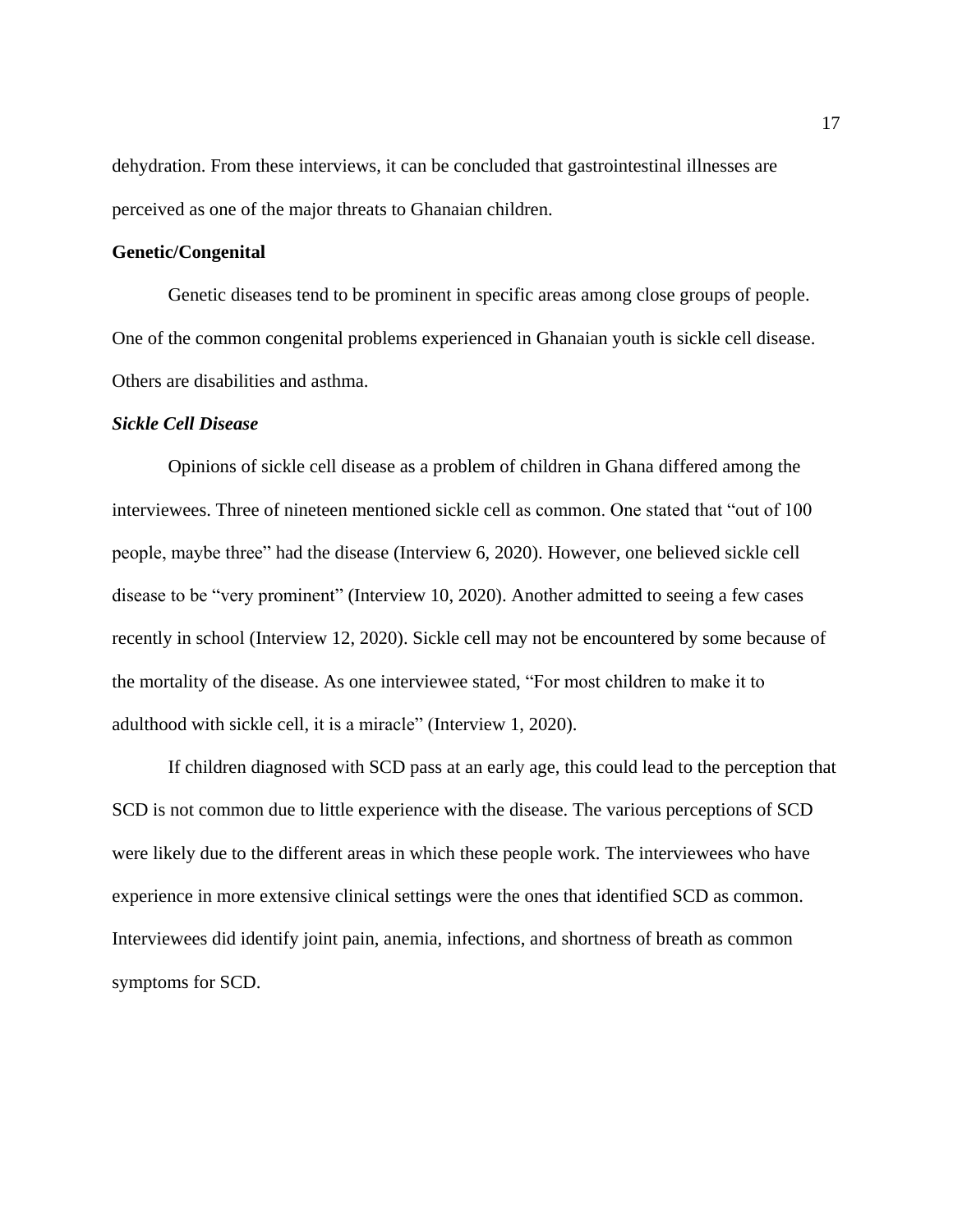## *Disabilities*

Eight out of nineteen interviewees mentioned disabilities, and five of them perceived disabilities as uncommon within the community. Most pointed out that children with disability issues were transferred to other schools and facilities. Individuals that have observed children with disabilities mentioned weakness being a major cause of dysfunction. Two interviewees mentioned polio, a disease that causes "limb deformities" (Interview 1, 2020). However, they stated that polio is not common anymore due to the polio vaccine.

Overall, most of the nurses, teachers, and doctors reported rare encounters with children with disabilities. This was seen as being a minimal health care concern. Many of the adolescents with disabilities or injuries are sent to larger cities and hospitals for care, limiting the interaction between disabled individuals and those interviewed.

## *Asthma*

Three of nineteen interviewees mentioned asthma as a problem. It was mostly noted in the schools. Teachers help monitor these students and "don't let them get involved in activities outside where there is a lot of dust" (Interview 2, 2020). One nurse in the hospital mentioned that they often nebulize asthmatic patients in the outpatient department (Interview 16, 2020).

Overall, asthma exacerbations are often seen with weather changes and physical activity. School teachers were the ones that noticed this among their students. Those in the hospital setting only encountered asthmatic patients if they had a severe exacerbation. In conclusion, some of the interviewees saw asthma as a problem, but it is not prioritized as a leading concern for the pediatric population.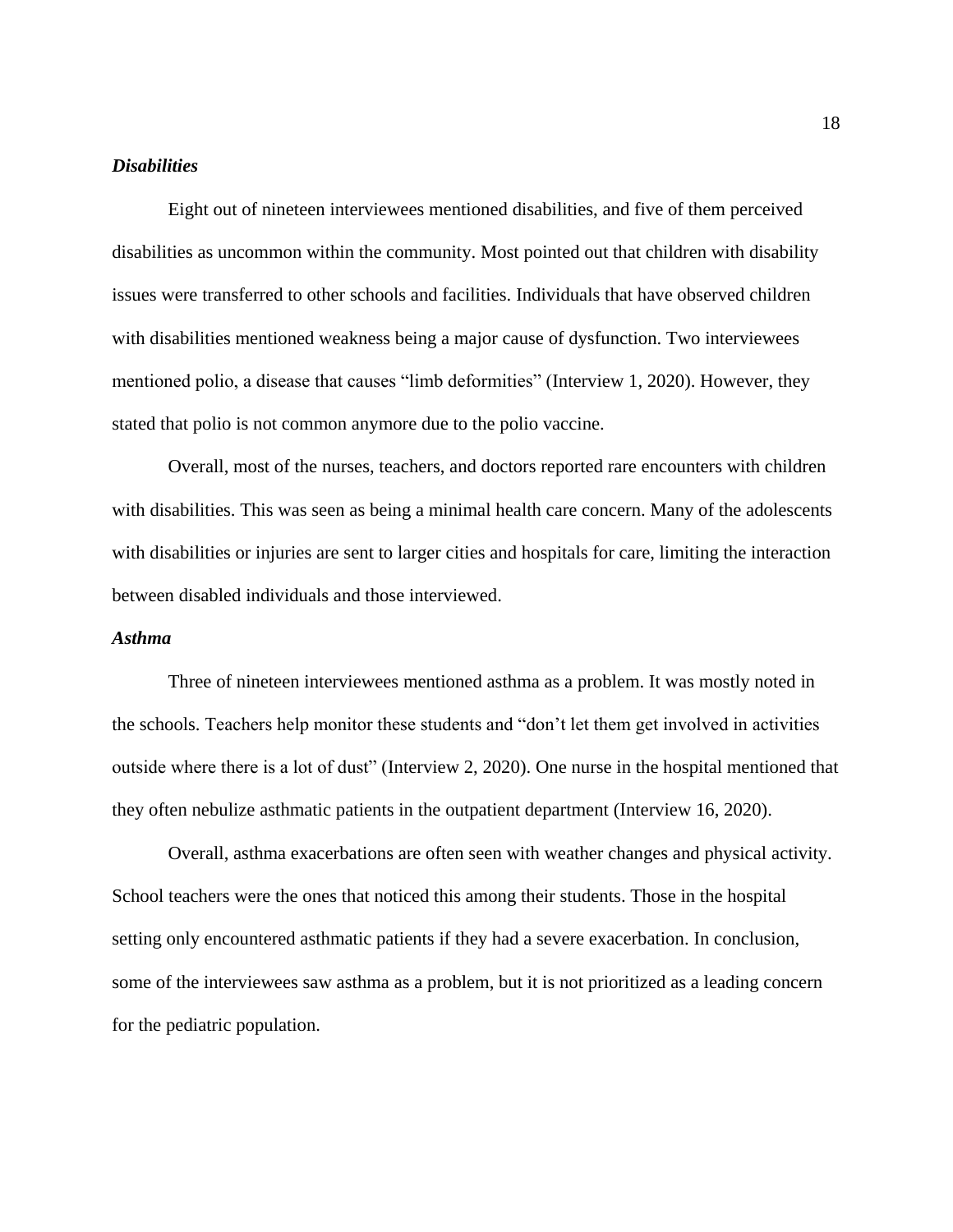## **Environmental/Social**

A child's environmental can influence a great number of health issues. Socioeconomic factors constitute a large proportion of these issues. The common social problems identified among the Ghanaian population included malnutrition, accidents and injuries, and mental health disturbances.

## *Malnutrition*

Twelve of nineteen interviewees mentioned malnutrition in their interview. Four interviewees said that malnutrition was not a common problem they encounter. Six interviewees discussed malnutrition as a prevalent issue. Two interviewees mentioned malnutrition being problematic only in downtown Ghana and remote villages. One teacher mentioned occasional food allergies among the school students (Interview 2, 2020). One nurse mentioned that culturally, they do not believe in giving children eggs because they will "start stinking" (Interview 13, 2020). Due to this belief and limited resources, children receive a carbohydratebased diet. Vegetables can be expensive, and proteins are given in smaller quantities to the children. A doctor mentioned protein-calorie malnutrition and failure to thrive as a commonality among Ghanaian children (Interview 1, 2020). It was also mentioned that malnutrition is prevalent when the mothers begin to ween the children off breastmilk (Interview 1, 2020).

Of the interviewees that discussed malnutrition, most of them saw it as an issue. Overweight or obesity issues were not seen as a prominent issue. If a child were to suffer from nutrition issues, it would most likely be from nutrient deficiencies. Some interviewees believed malnutrition is more of an issue for other communities, such as rural villages and the inner city area. Others claimed that malnutrition was not common. However, most interviewees mentioned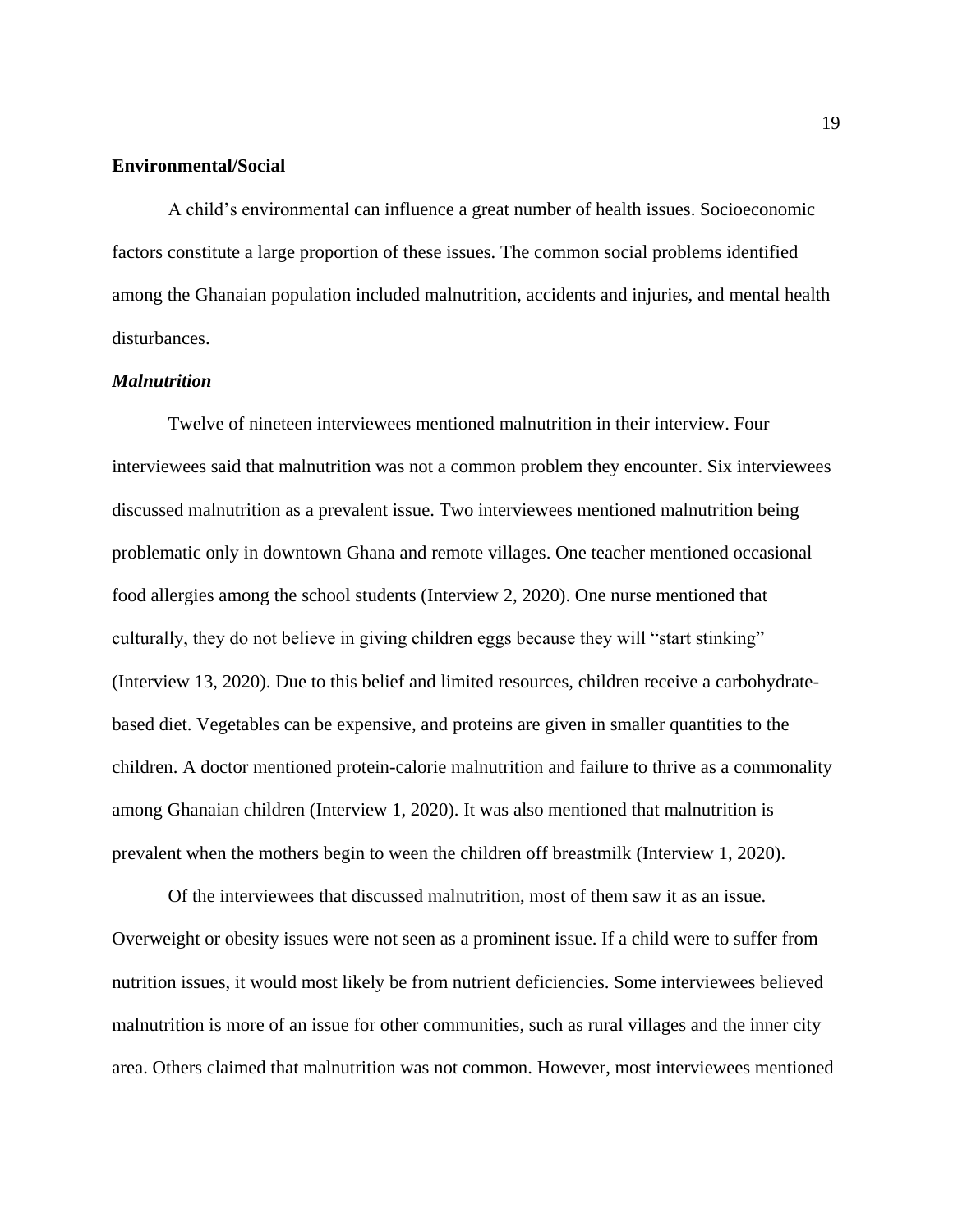malnutrition as a problem. Cultural beliefs, lack of resources, and lack of education regarding nutrition could all lead to nutrition deficiencies in Ghanaian children.

## *Injuries/Accidents*

Interviewees disagreed in their perception of the prevalence of accidents and injuries. Two interviewees saw accidents and injuries as uncommon. Five interviewees perceived this as a health issue, but most mentioned that major cases were sent to other facilities. Five interviewees discussed the frequency of minor cuts and injuries but denied seeing many serious situations. Several types of injuries and accidents were discussed. Burns were mentioned nine times, motor vehicle accidents four times, fractures six times, falls six times, cuts, bruises, or minor harms four times, and foreign body in the nose one time. Two interviewees discussed burns caused from the child coming in contact with boiling water or liquid. Because of the lack of hot water heaters, people in this community often "boil water on the gas or electric stove and pour [it] in a bucket," and then "the bucket falls on the child" (Interview 13, 2020).

Some interviewees may not have seen accidents often because most children with severe injuries are sent to the regional children's health center to receive treatment. Most interviewees that discussed injuries mentioned minor incidents. Other interviewees who do not have much patient contact, such as teachers, a lab technician, and a dietitian, may be unaware of the prevalence of accidents and injures due to their job description and work environment.

## **Mental Health Concerns**

Various opinions on the prevalence of mental health concerns were found. Seven of nineteen interviewees mentioned seeing signs of mental health problems regularly. However, two of the nineteen mentioned the presence of mental health to be uncommon in this area of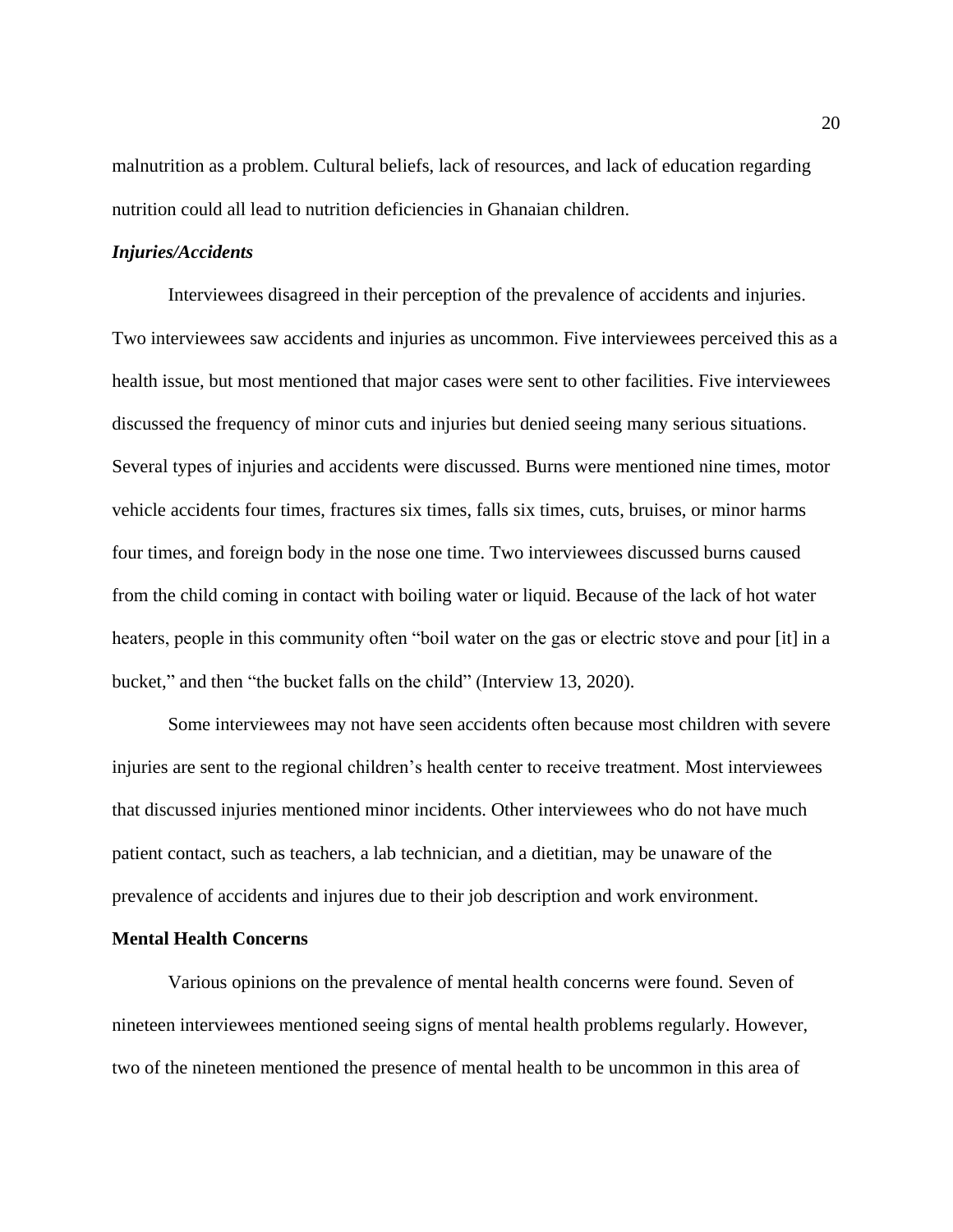Ghana, stating, "We haven't gotten some here" (Interview 7, 2020). Three teachers discussed students having difficulty focusing or expressing their feelings. Two interviewees mentioned autism as a common mental health problem. While referring to autism, a nurse stated, "Yes, we have those people too. But we don't see them [in] this place. When they come, we refer them" (Interview 16, 2020). Neglect and depression were each mentioned once. Some interviewees acknowledged that most mental health cases are referred to other facilities.

Overall, mental health is perceived as a problem. However, most do not view it as the major threat to children in this community. Interviewees discussed seeing signs of mental health issues, but when asked to identify the major health concern, most referred to physical illnesses. Mental health was mainly discussed only if the interviewee was asked about it. This perception of mental health could be due to the frequent referral of mental health patients to larger facilities. This also shows that this community may not prioritize or recognize issues related to mental health. Their definition of health revolves around the physical attributes of wellness.

### **Other**

When asked about what they believed to be common among children in this community, a few interviewees gave various answers that could not be categorized with other illnesses mentioned. These are placed in the miscellaneous category. Interviewees were also asked about common signs and symptoms among Ghanaian children. Additionally, seizures became a common theme mentioned.

## *Seizures*

Eight of the nineteen people interviewed reported having seen children with seizures at the hospital or at the school. Six of the eight said that the seizures are often due to extremely high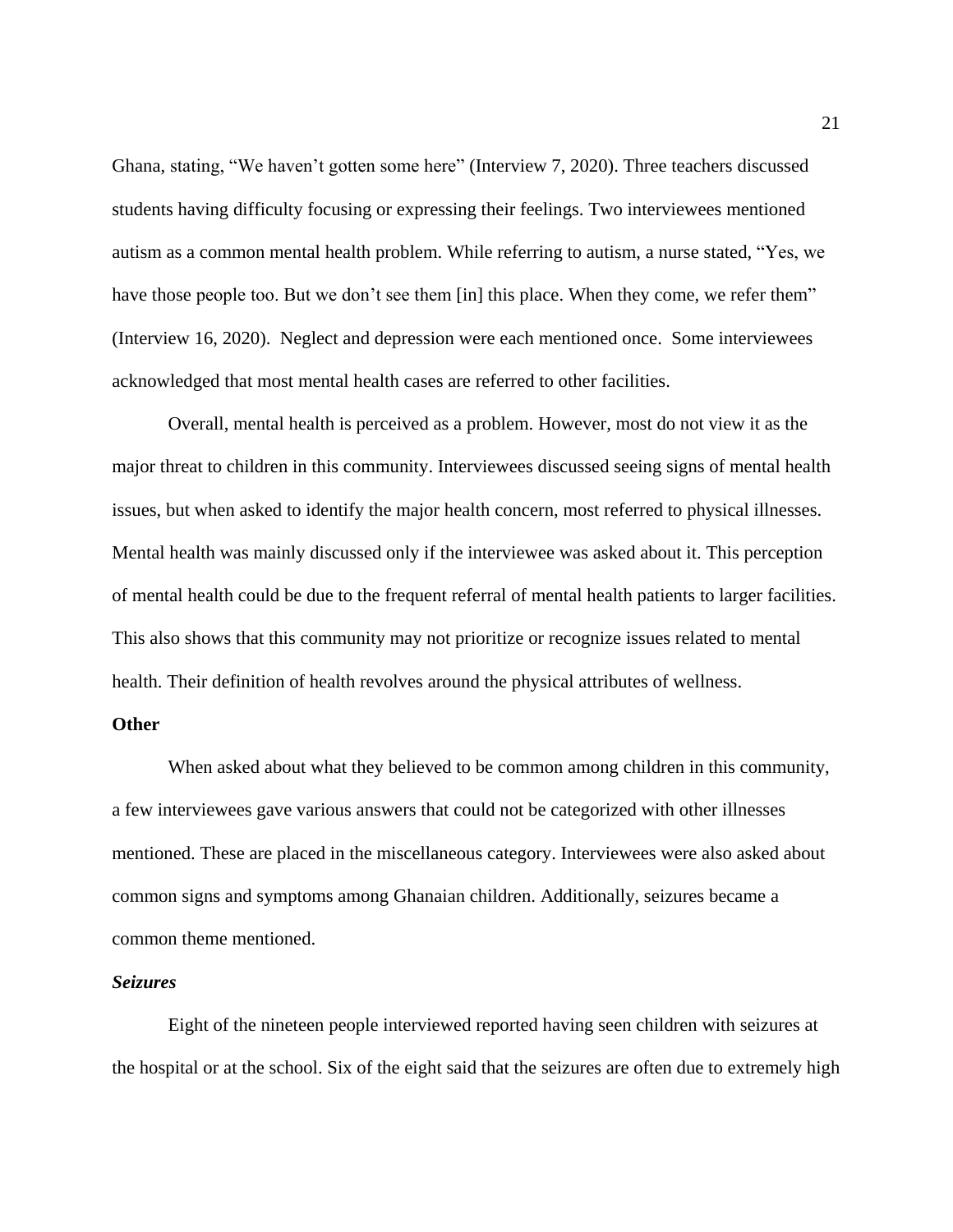temperatures in the children. Two interviewees reported that the high fevers were often from malaria, sepsis, and meningitis. In addition, the high fevers often occur because mothers frequently decide to treat their children at home, and then "when the child starts having a seizure, they rush in" (Interview 13, 2020). Other causes of seizures were seizure disorders and rabies. One interviewee mentioned "cerebral malaria" and stated that it is "where malaria has affected the brain" and causes convulsions (Interview 1, 2020).

Overall, the most common cause of seizures stated by the interviewees was high fever related to malaria. The high fevers can be attributed to parents deciding not to treat the fever before it gets too high. Reasons for this could include lack of resources or finances to treat the illness and fever.

## *Miscellaneous*

Some of the most common concerns mentioned in the miscellaneous category were integumentary issues such as skin infections, dermatitis, abscesses, and cellulitis. Four out of the nineteen interviewees mentioned otitis media as a common infection in children and eye infections such as conjunctivitis. Four interviewees mentioned that anemia is commonly seen in children, and three interviewees mentioned meningitis as another infection presented in children. HIV was seen to be common in two to three people out of every hundred (Interview 6, 2020). One interviewee stated that a common illness seen in teenagers in Ghana is "Burkitt's lymphoma" which is a "tumor of the lymph nodes that swells on the side of the jaw" (Interview 1, 2020).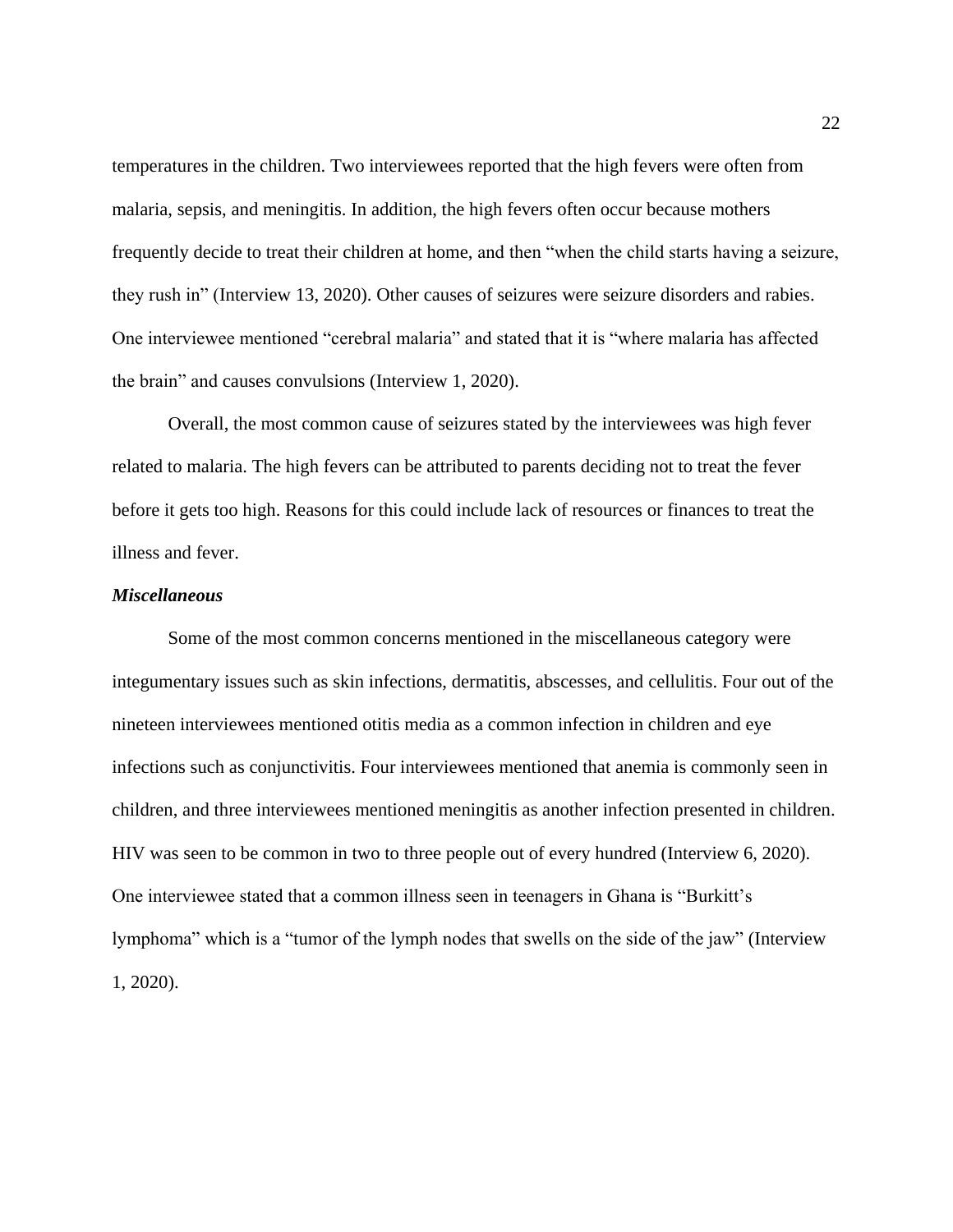The miscellaneous illnesses were seen in school or occasional cases that came into the hospital. However, they were only mentioned by a few interviewees. Therefore, they are not perceived to be major issues by most participants.

## *Signs and Symptoms*

The most common sign of illness identified by the interviewees was fever. Seven of the nineteen interviewees stated that fever is a common symptom that is usually caused by malaria. A doctor stated, "Children come to the hospital for several reasons some being fever, disability… also diarrhea and vomiting, and the children generally being weak and unable to eat" (Interview 10, 2020). The second most common symptom mentioned was lethargy and weakness, followed by diarrhea, vomiting, cough, runny nose, and excessive crying. When asked about common symptoms seen in children, one interviewee stated, "When a child has malaria, you see the child running temperature... runny nose, sometimes vomiting, loss of appetite, the child will grow a bit thin. And then sometimes diarrhea. And they cry often" (Interview 16, 2020).

Fever, weakness, vomiting, diarrhea, and irritability were all mentioned as common symptoms among Ghanaian children. They were often mentioned in relation to malaria. Diarrhea was also mentioned when discussing gastrointestinal disturbances. Seizures, discussed above, and fevers are determined to be the most common symptoms. Second to these were diarrhea and weakness.

#### **Summary of Findings**

Among the interviewees, malaria was perceived as common for fifteen of the nineteen interviewees. Malaria is common in this area due to the high number of mosquitoes. These findings suggest that further measures are needed to prevent this disease. Respiratory infections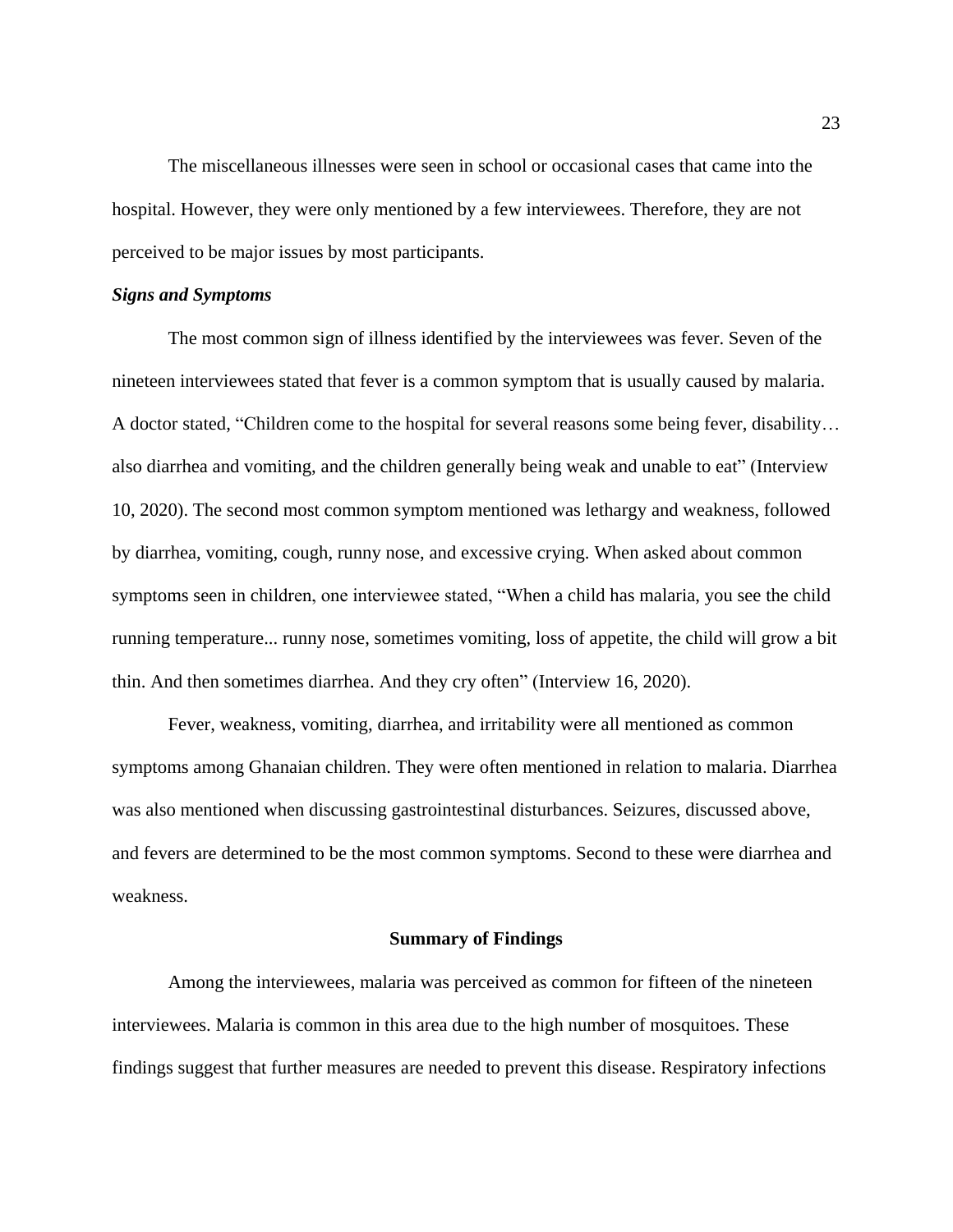were also prevalent. Colds, coughs, upper and lower respiratory infections, pneumonia, and bronchitis were a few that were mentioned by the interviewees. The frequent occurrence of respiratory issues could be attributed to the Hamatan season that causes vast amounts of dust and dirt to pollute the air. This unavoidably poor air quality leads to complications in the pediatric population. Gastrointestinal disturbances were common as well. Diarrhea, stomachache, and gastroenteritis were the most mentioned. Causes of these issues arise from contaminated food or water, infection, and malaria.

Sickle cell disease was mentioned by three interviewees, but overall was not seen as a common concern. The high mortality related to this disease may lead to few cases encountered in practice. These patients may die at a young age prior to receiving help. Additionally, more severe cases were likely transferred to other facilities. Disabilities were viewed in a similar light. Several interviewees mentioned that these patients were transferred elsewhere as well. Asthma was noted mostly in the school setting, but not perceived as the greatest threat to the children in Ghana. The interviewees had mixed views regarding malnutrition, four believed it to be uncommon, two thought it to be only in rural villages and downtown, and six viewed it as common. The cultural beliefs, insufficient resources, and lack of information regarding healthy eating added to this issue. Injuries and accidents were also held with mixed opinions. Two thought it was uncommon, five believed it was an issue, but stated that trauma patients were treated elsewhere, and five confessed to witnessing minor injuries. Common injuries included burns, motor vehicle accidents, fractures, falls, cuts, and bruises. Boiling water was identified as a cause of many burns among children.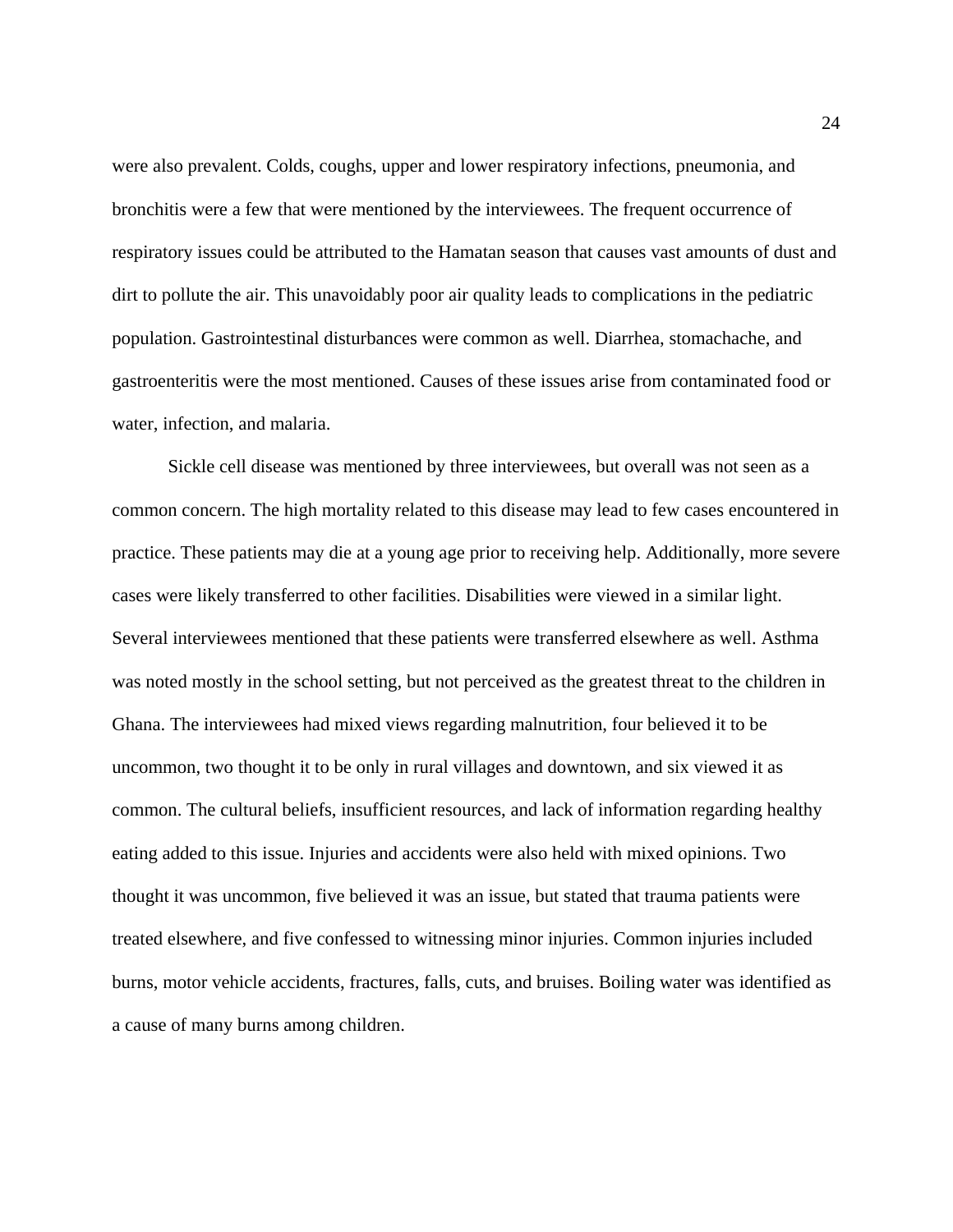Eleven interviewees admitted seeing symptoms of mental health issues. However, it was not perceived to be the greatest issue because interviewees had to be asked in order to discuss this topic. It seems many mental health patients were transferred, and that the community did not recognize issues of poor mental health in their children. Miscellaneous illnesses mentioned included skin issues, otitis media, conjunctivitis, anemia, meningitis, HIV, and Burkitt's lymphoma. Lastly, fever and seizures were mentioned as common signs and symptoms of illness in children. Diarrhea and weakness were also discussed.

Overall, malaria, respiratory infections, and gastrointestinal disturbances have been identified as the most common perceived issues for Ghanaian children. After these three, malnutrition was another concern. Sickle cell disease, disabilities, asthma, injuries, and mental health were encountered in the community but not emphasized as the greatest priorities.

#### **Implications**

This study provided insight on the perceived needs of the pediartric Ghanaian community, but further study should be done to obtain more knowledge on the subject. The findings of this study have many implications for education, practice, and future research.

## **Education**

Continuing education for clinical practice is essential because it helps improve quality of care. Education regarding the health care concerns for the pediatric population in Ghana applies to native and visiting health care professionals. The interviewees perceived malaria, respiratory infections, and gastrointestinal issues as the most prominent concerns. Further education would be centered around creating a consensus regarding prominent concerns among health care professionals, so that resources could be allocated in a cost-effective manner. Health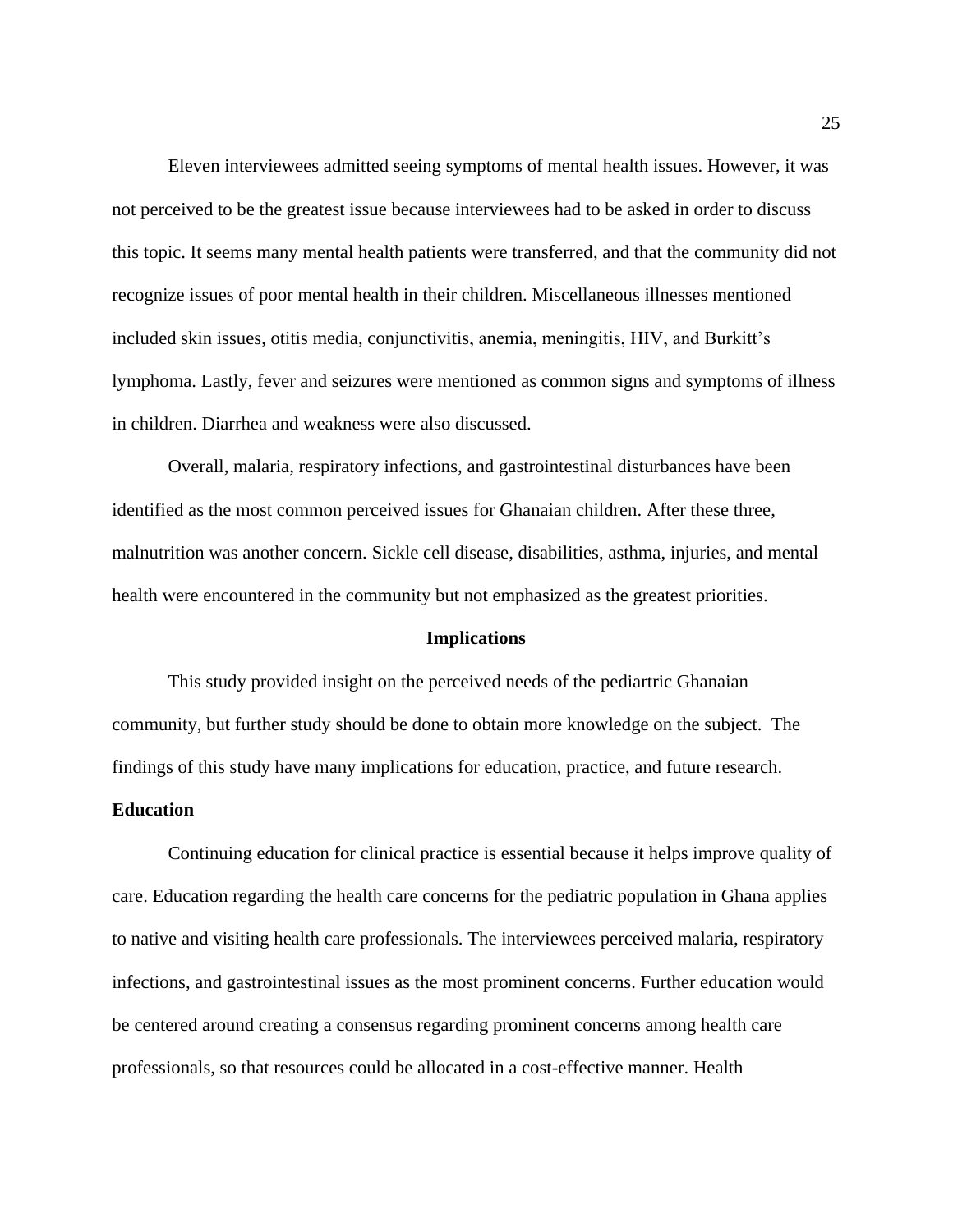professionals can be encouraged to monitor for signs and symptoms of these common diseases so that timely intervention can be implemented. The community can be educated on what resources they have nearby in case they need help. Education for the parents would include signs and symptoms to monitor in their children and when to seek medical help.

## **Practice**

This study identified several implications for clinical practice. This research could aid in the allocation of future department resources. Another use for this research would be to provide continuing education to the nurses and other staff regarding alleviating the burden of these prominent illnesses. Early interventions and screening could help reduce the occurrence of these illnesses or decrease the severity of outcomes. Therefore, the standard of care should be changed to include frequent screenings, risk reduction education, and effective interventions. In addition, nurses could be given resources to teach their patients and community to help reduce risk factors for each of the most prominent health concerns in their area. Programs developed for community education would be beneficial as well.

## **Future Research**

Getting a baseline definition of health concerns and analyzing existing data and health statistics would be an important step in knowing what makes Ghanaian children at risk. This would lead to identification of interventions and preventative measures. Research can be done to determine which interventions are effective at reducing the negative outcomes of these diseases. A study could be performed for each individual disease, testing interventions to see which is best at reducing complications. Additionally, serious illness can negatively affect the development of Ghanaian children. Therefore, further research could be done to find the spiritual, mental, and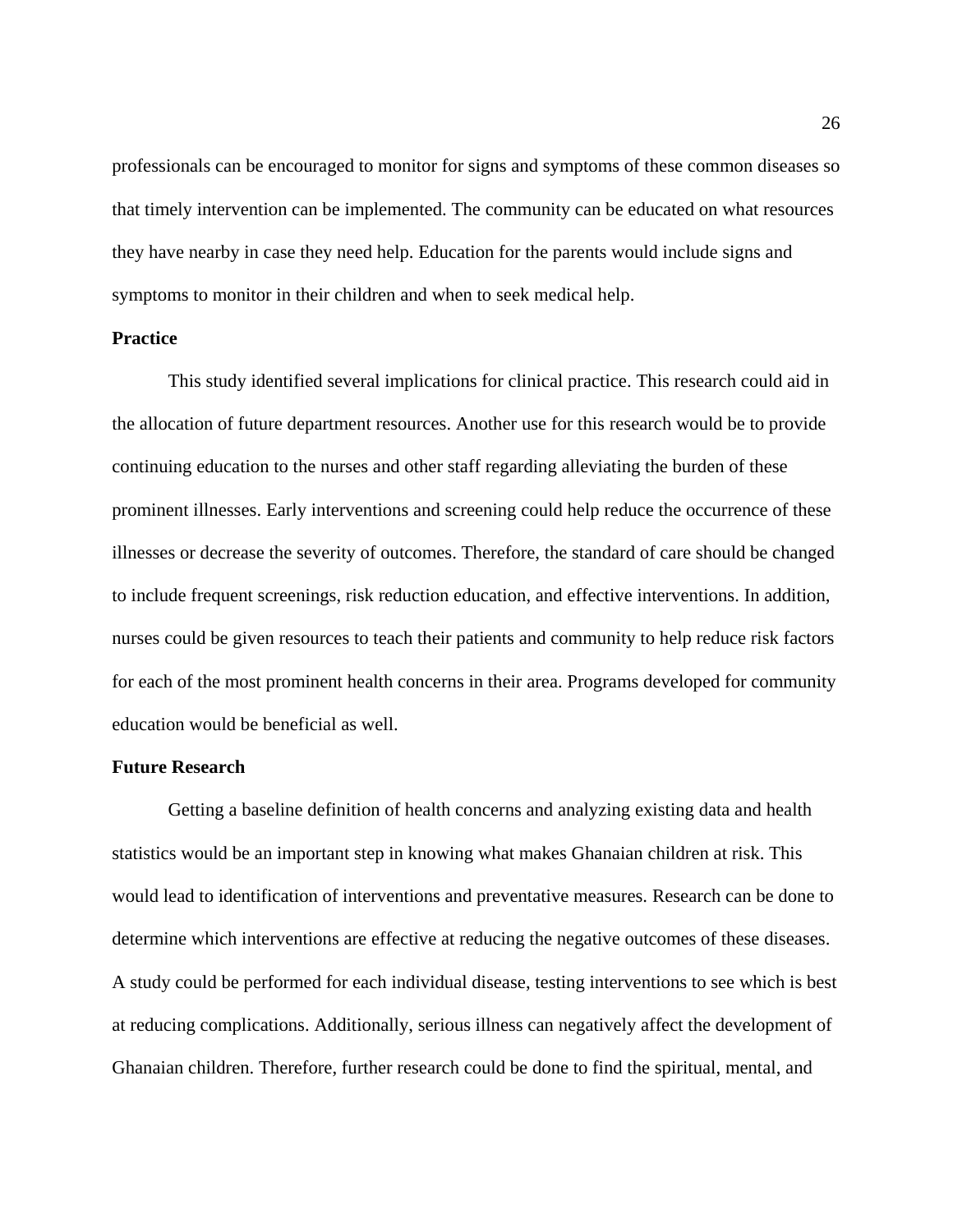social concerns related to these diseases. Interventions to maintain developmental progress of ill children would also be an area to study.

## **Strengths and Limitations**

There are many strengths and limitations of which to be cognizant when developing a qualitative study. Strengths include cost effectiveness, multiple methods of data collection, and a wealth of data for analysis. Extensive qualitative data was retrieved through the data collection process. In addition, the data was collected in a cost-effective manner and revealed detailed information from those interviewed. The mentor and principle researcher for this project was familiar with the culture of Ghana, aiding in the adaption of the study for the culture.

A weakness in this approach includes the time-consuming process of data collection. In addition, qualitative live research was unusual for a senior paper and came with challenges from difficult expectations and format. Other weaknesses include the difficulty of data analysis and the inability to generalize the information found in this study to the entire pediatric population of Ghana. Much of the data was collected from interviewees that worked in a specific community. Thus, their responses to questions regarding common health concerns in the pediatric population may have been limited only to what they have seen or experienced in their local community. Additionally, interviewees would want their community to be seen in a socially light. This may have resulted in failing to discuss some health concerns—such as HIV. Ghanaians have a great eal of pride in their country and out of respect may not want to disclose uncomely pediatric problems. A final weakness of this study is that interpretation and implications of the data collected can be subjective depending on the person reviewing the information. There were 6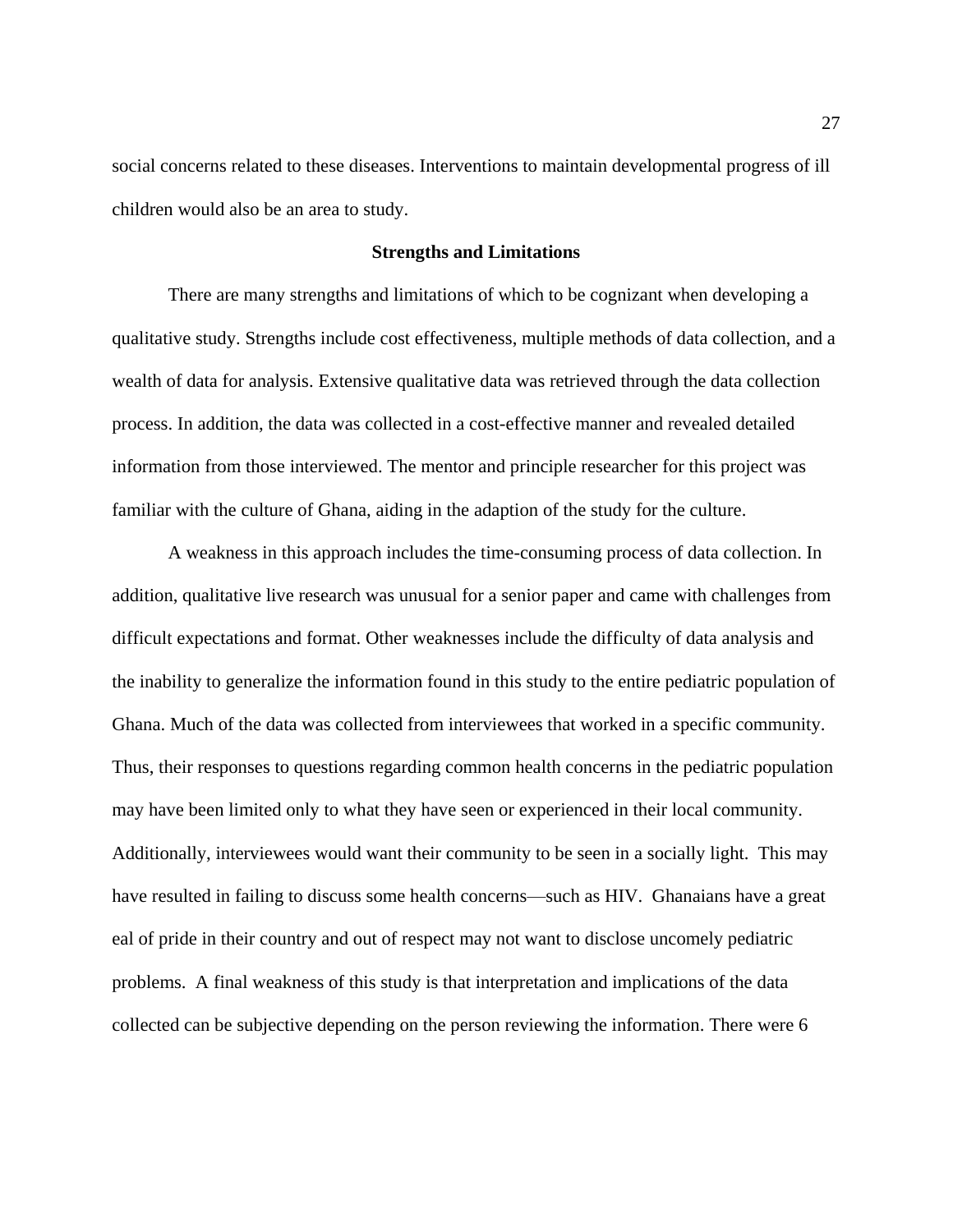data collectors, and although scholarly rigor was promoted, each has individual backgrounds and perceptions from which they analyzed their data.

## **Recommendations**

This study was performed with a small sample of nineteen people. If this study were to be repeated in the future, it is recommended that the study be performed with a more diverse group of people in Ghana to produce more varied and expansive data results. Conducting interviews with a larger population and with people from different regions of Ghana may help broaden the research findings rather than limiting them to a specific community. It is recommended that healthcare workers from different hospitals in Ghana be interviewed, as well as mothers, teachers, and dieticians. Individuals from differing socioeconomic classes can also be surveyed, since perception of health can be influenced by how common it is for them to visit a healthcare facility and seek care. Rural and city communities should also be surveyed. Lastly, quantitative data could be obtained through health charts, hospital records, and country mortality and morbidity statistics. Performing this study on a larger population and including quantitative data can help improve findings, as well as guide future research and interventions to address the health concerns of the pediatric population in Ghana.

## **Conclusions**

The children of Ghana are not unique in experiencing health concerns. They are vulnerable to suffering negative consequences from illnesses due to the limited availability of health care and the significant cost for care. Problems that these children face include malaria, respiratory infections, gastrointestinal disturbances, sickle cell disease, injuries and accidents, and seizures. Effective health care for the pediatric population of Ghana is important because it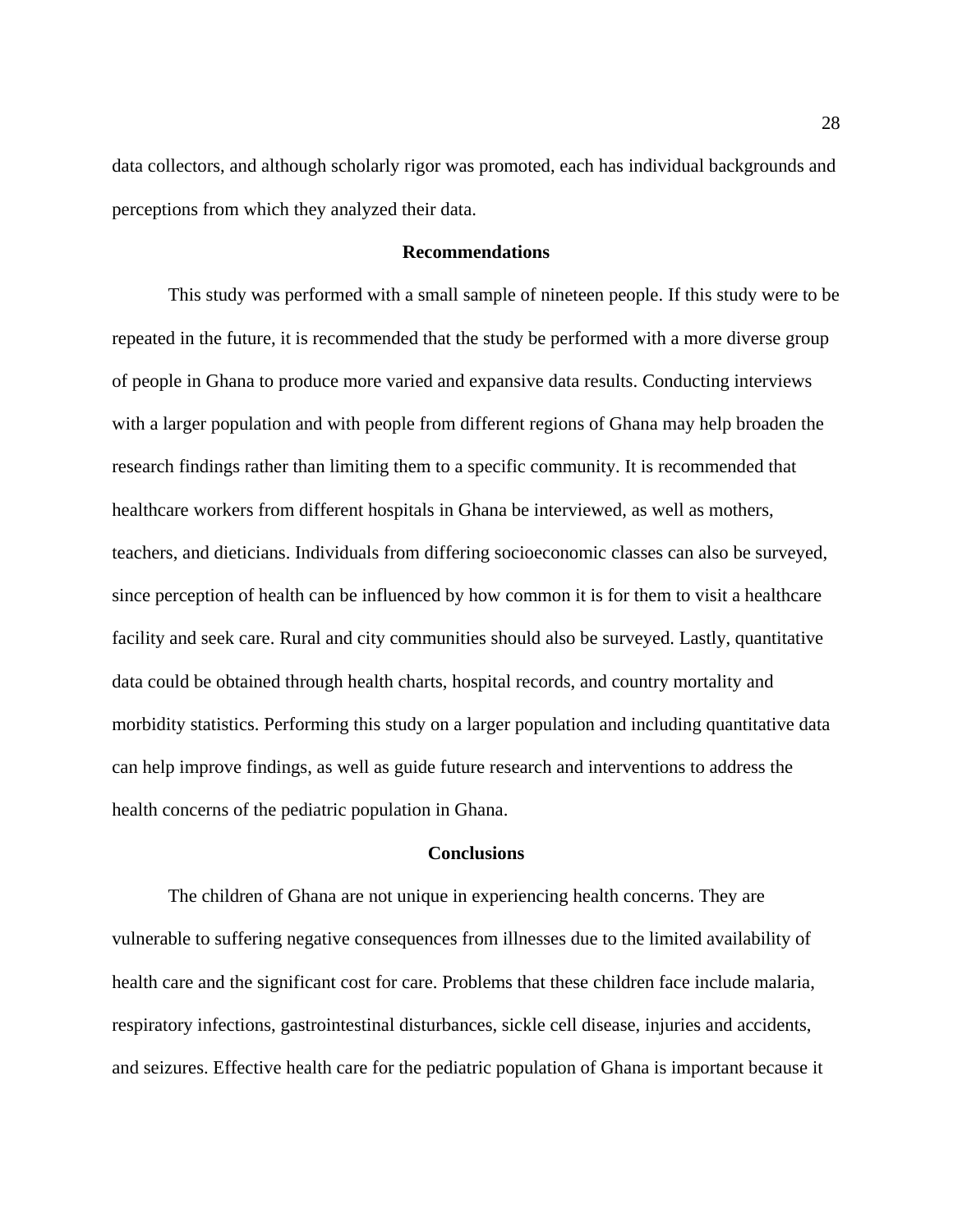affects the future generation and the health of the country. Additionally, this study was significant because identifying the prominent illnesses in children will help the country allocate their resources effectively to aid in relief. The purpose of this study was to investigate the health needs of the children in Ghana, and it sought to answer the question, "What are the significant health care concerns of the pediatric population in Ghana, Africa as perceived by health care personnel, educators, and parents?" The variables studied were health concerns of children 0-18 years old in Ghana.

Twenty individuals were surveyed, but only nineteen interviews were able to be analyzed and used for this study. The sample consisted of teachers, nurses, doctors, a school administrator, a dietician, a local cook, a medical director, and a lab technician. From the interviews, malaria, gastrointestinal disturbances, and respiratory infections were perceived as the most common concern for children in Ghana. Beyond these three, malnutrition was seen as an issue as well. Leading signs and symptoms included seizures and fever. Accidents and injuries, asthma, and disabilities were seen frequently, but were not considered the greatest priority. With the results of this study, education can be done in the community on signs and symptoms of these illnesses and when to seek medical help. Health professionals can be taught to screen for these diseases and educate patients on how to reduce risk factors. Implications for practice include funding relief measures, continuing to screen for these illnesses, and incorporating patient education for how to prevent and treat these diseases. Future research could be performed to find effective interventions, how to maintain developmental progress, and the effects on spiritual and mental health. If this study were to be performed again, a larger sample with a wider variety of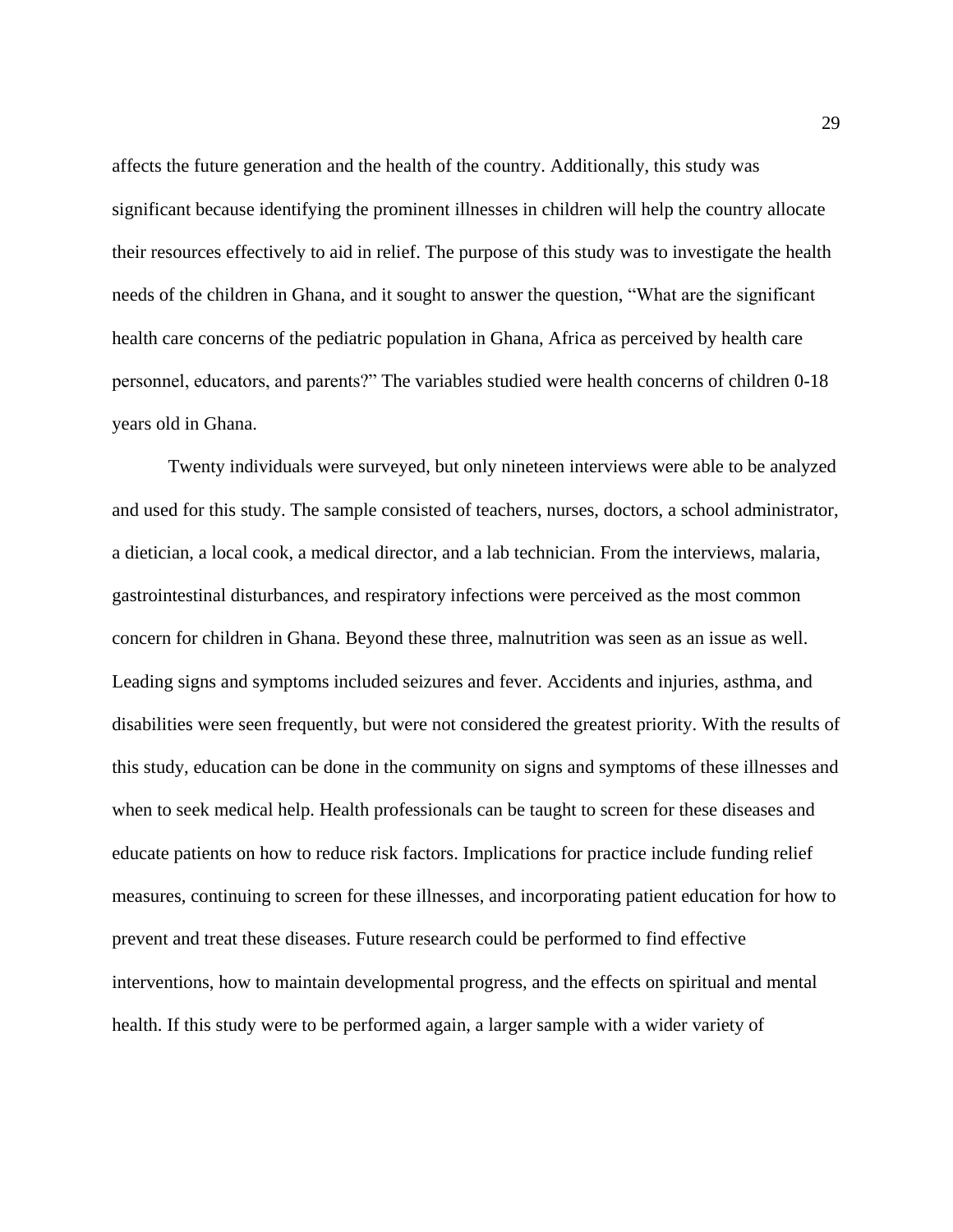individuals would produce a more definitive understanding of the widespread pediatric needs in Ghana.

In conclusion, this study has brought insight into the perceived pediatric health needs of the Ghanaian community. Identifying these needs is vital to the health of children in Ghana. One cannot find a solution before first finding the health concerns. Now that the perceived problems have been identified, action can be taken to alleviate the burdens caused by these health issues. Every day that action is not taken to improve the health outcomes for this population is valuable time wasted and precious lives affected. Ghanaian children have the right to adequate health care yet they cannot fight alone to achieve this end. It is the responsibility of health care and the community to fight along with them for the health and wellness they deserve.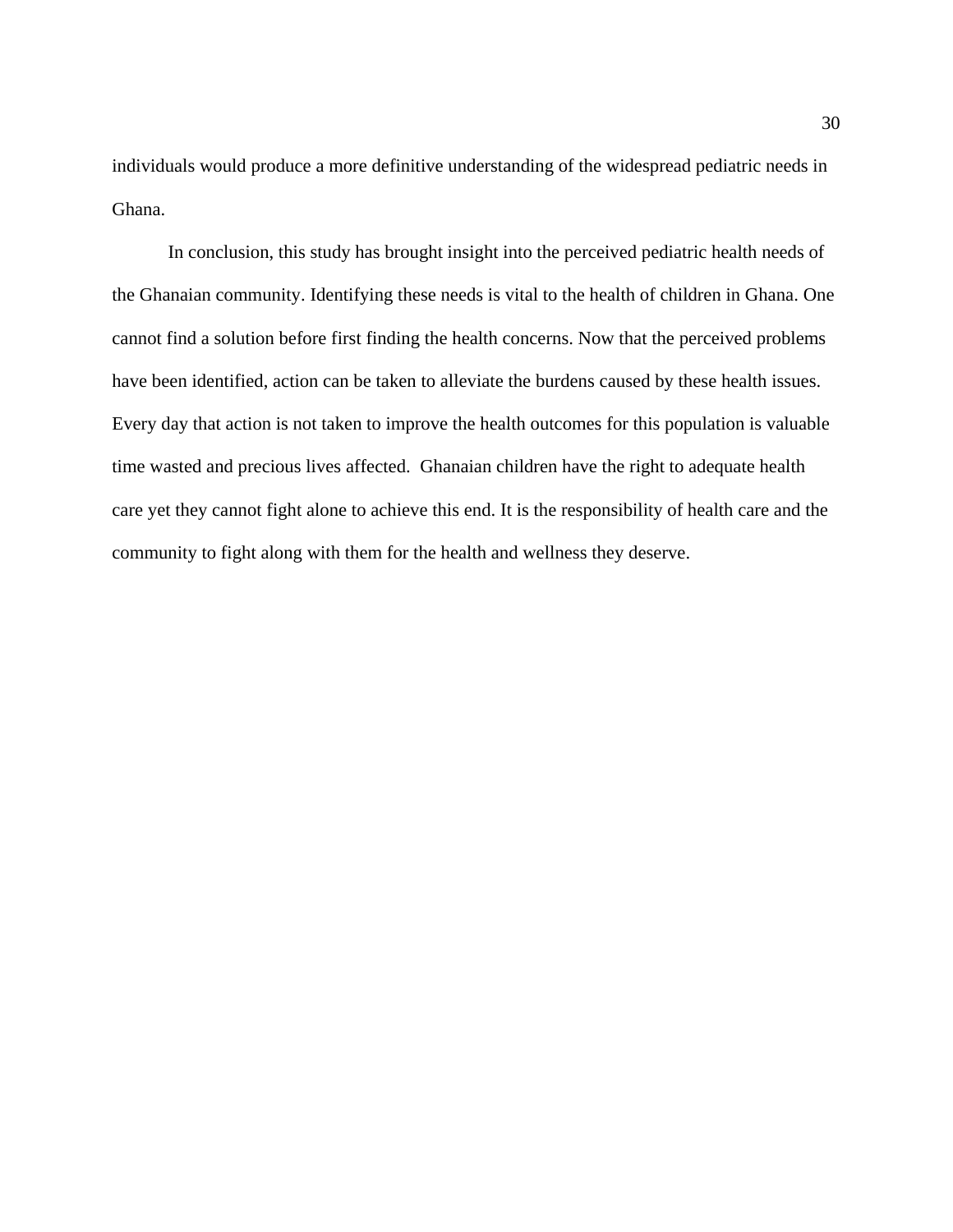# **Appendix A**

*Interview Questions*

| <b>Question 1</b>  | What do you think are the health reasons you have seen children "in the<br>hospital," "in the out-patient unit," or "coming to be seen at the hospital?"     |  |  |
|--------------------|--------------------------------------------------------------------------------------------------------------------------------------------------------------|--|--|
| <b>Question 2</b>  | What do you think are the health reasons you have noticed as a reason for<br>children missing school or being sent home related to their health?             |  |  |
| <b>Question 3</b>  | What kind of infections have you noticed? For example, malaria, colds,<br>tuberculosis, wound infections, other infections?                                  |  |  |
| <b>Question 4</b>  | What signs of illness have you noted in the children? For example, fever,<br>stomachache, trouble breathing, runny nose, cough, diarrhea, other<br>symptoms? |  |  |
| <b>Question 5</b>  | What kind of accidents have you noted requiring attention? For example,<br>burns, skin injury, bone or joint trauma?                                         |  |  |
| <b>Question 6</b>  | Are there any nutritional problems you have noted in the children? For<br>example, losing weight, overweight, underweight?                                   |  |  |
| <b>Question 7</b>  | Have you ever noted a child having a seizure?                                                                                                                |  |  |
| <b>Question 8</b>  | What kind of physical disabilities have you noted in the local children? For<br>example, cannot walk, poor use of arms or hands?                             |  |  |
| <b>Question 9</b>  | What health issues have you noted in children that have sickle cell?                                                                                         |  |  |
| <b>Question 10</b> | Are you aware of any children who have health issues related to being sad or<br>difficulty focusing?                                                         |  |  |
| <b>Question 11</b> | Anything else you would like to tell me about the health of Ghanaian<br>children?                                                                            |  |  |
| <b>Question 12</b> | Demographics: gender, age, job title, number of children, age range of<br>children?                                                                          |  |  |
|                    |                                                                                                                                                              |  |  |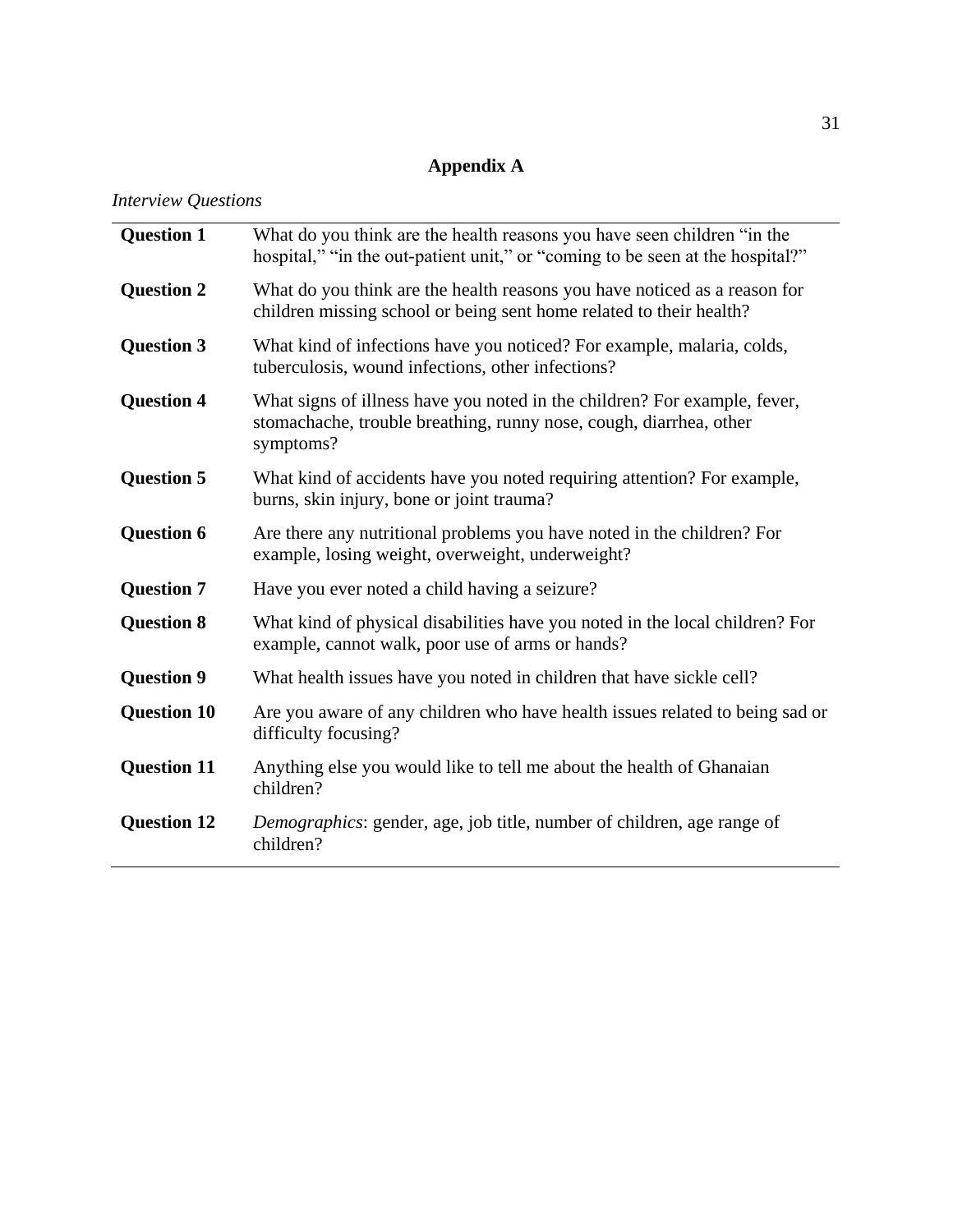#### **References**

- Afari-Asiedu, S., Oppong, F. B., Tostmann, A., Abdulai, M. A., Boamah-Kaali, E., Gyaase, S., Agyei, O., Kinsman, J., Hulscher, M., Wertheim H. F. L., & Asante, K. P. (2020). Determinants of inappropriate antibiotics use in rural central Ghana using a mixed methods approach. *Frontiers in Public Health*, *8*(90). https://doi.org/10.3389/ fpubh.2020.00090
- Akuffo, R., Armah, G., Clemens, M., Kronmann, K. C., Jones, A. H., Agbenohevi, P., Sagoe, K., Puplampu, N., Nzussouo, N. T., Ampofo, W., Koram, K., Duplessis, C., & Dueger, E. (2017). Prevalence of enteric infections among hospitalized patients in two referral hospitals in Ghana. *BMC Research Notes*, *10*(292). [https://doi.org/10.1186/s13104-017-](https://doi.org/10.1186/s13104-017-2621-x) [2621-x](https://doi.org/10.1186/s13104-017-2621-x)
- Asare, E. V., Wilson, I., Kuma A. A. B.-K., Dei-Adomakoh, Y., Sey, F., & Olayemi, E. (2018). Burden of sickle cell disease in Ghana: The Korle-Bu Experience. *Advances in Hematology*, *2018*, Article 6161270. https://doi.org/10.1155/2018/6161270.
- Awine, T., Malm, K., Bart-Plange, C., & Silal, S. P. (2017). Towards malaria control and elimination in Ghana: Challenges and decision making tools to guide planning. *Global health action*, *10*(1), Article 1381471.<https://doi.org/10.1080/16549716.2017.1381471>
- Bhutta, Z. A., Gaffey, M. F., Crump, J. A., Steele, D., Breiman, R. F., Mintz, E. D., Black, R. E., Luby S. P., & Levine, M. M. (2018). Typhoid fever: Way forward. *The American Journal of Tropical Medicine and Hygiene*, *99*(Suppl 3), 89–96. [https://doi.org/10.4269/ajtmh.18-](https://doi.org/10.4269/ajtmh.18-0111) [0111](https://doi.org/10.4269/ajtmh.18-0111)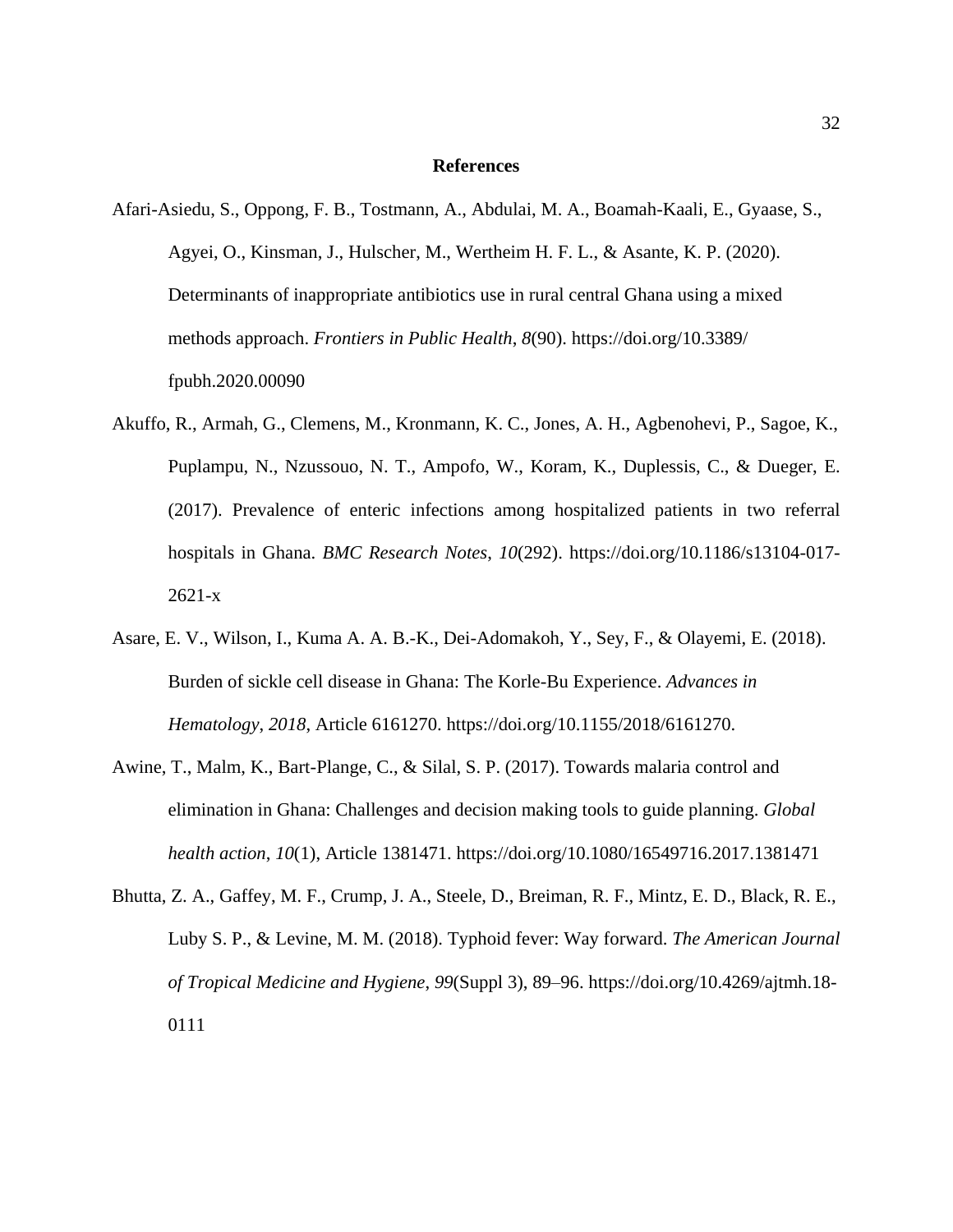- Blankson, P.-K., Amoako, J. K. A., Asah-Opoku, K., Odei-Ansong, F., & Lartey, M. Y. (2019). Epidemiology of injuries presenting to the accident centre of Korle-Bu Teaching Hospital, Ghana. *BMC Emergency Medicine*, *19*(1). https://doi.org/10.1186/s12873-019- 0252-3
- Druetz, T., Siekmans, K., Goossens, S., Riddle, V., & Haddad, S. (2015). The community case management of pneumonia in Africa: A review of the evidence. *Health Policy and Planning, 30*(2), 253-266*.* [https://academic.oup.com/heapol/article/30/2/253/617619.](https://academic.oup.com/heapol/article/30/2/253/617619)
- Escribano-Ferrer, B., Cluzeau, F., Cutler, D., Akufo, C., & Chalkidou, K. (2016). Quality of health care in Ghana: Mapping of interventions and the way forward. *Ghana Medical Journal*, *50*(4), 238-247. https://doi.org/10.4314/gmj.v50i4.7
- Haq, I. J., Battersby, A. C., Eastham, K., & McKean, M. (2017). Community acquired pneumonia in children. *Bmj.* https://doi.org/10.1136/bmj.j686
- Kariuki, S. M., Abubakar, A., Stein, A., Marsh, K., & Newton C. R. J. C. (2017). Prevalence, causes, and behavioral and emotional comorbidities of acute symptomatic seizures in Africa: A critical review. *Epilepsia Open, 2*(1), 8-19. <https://doi.org/10.1002/epi4.12035>
- Krumkamp, R., Sarpong, N., Schwarz, N. G., Adelkofer, J., Loag, W., Eibach, D., Hagen, R. M., Adu-Sarkodie, Y., Tannich, E., & May, J. (2015). Gastrointestinal infections and diarrheal disease in Ghanaian infants and children: An outpatient case-control study. *PLOS Neglected Tropical Diseases*, *9*(3), Article e0003568. https://doi.org/10.1371/journal.pntd.0003568
- Mayo Clinic. (2020). Tuberculosis. [https://www.mayoclinic.org/diseases-c](https://www.mayoclinic.org/diseases-)ondi tions/tuberculosis/symptoms-causes/syc-20351250